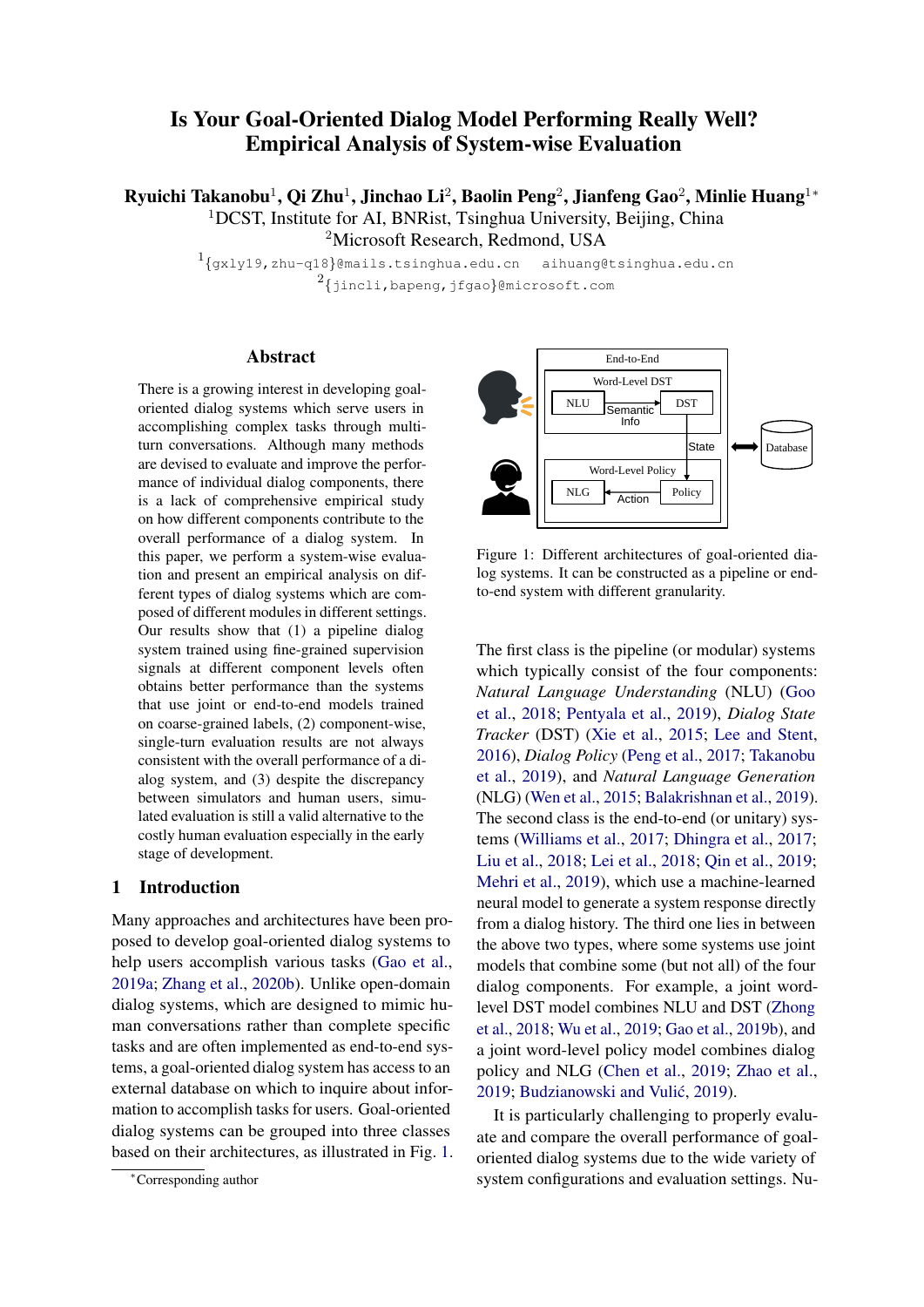merous approaches have been proposed to tackle different components in pipeline systems, whereas these modules are merely evaluated separately. Most studies only compare the proposed models with baselines of the same module, assuming that a set of good modules can always be assembled to build a good dialog system, but rarely evaluate the overall performance of a dialog system from the system perspective. A dialog system can be constructed via different combinations of these modules, but few studies investigated the overall perfor-mance of different combinations [\(Kim et al.,](#page-9-7) [2019;](#page-9-7) [Li et al.,](#page-10-7) [2020\)](#page-10-7). Although end-to-end systems are evaluated in a system-wise manner, none of such systems is compared with its pipeline counterpart. Furthermore, unlike the component-wise assessment, system-wise evaluation requires simulated users or human users to interact with the system to be evaluated via multi-turn conversations to complete tasks.

To this end, we conduct both simulated and human evaluations on dialog systems with a wide variety of configurations and settings using a standardized dialog system platform, Convlab [\(Lee et al.,](#page-10-8) [2019b\)](#page-10-8), on the MultiWOZ corpus [\(Budzianowski](#page-9-8) [et al.,](#page-9-8) [2018\)](#page-9-8). Our work attempts to shed light on evaluating and comparing goal-oriented dialog systems by conducting a system-wise evaluation and a detailed empirical analysis. Specifically, we strive to answer the following research questions: (RQ1) Which configurations lead to better goaloriented dialog systems? (§[3.1\)](#page-3-0); (RQ2) Whether the component-wise, single-turn metrics are consistent with system-wise, multi-turn metrics for evaluation? (§[3.2\)](#page-5-0); (RQ3) How does the performance vary when a system is evaluated using tasks of different complexities, e.g., from single-domain to multi-domain tasks? (§[3.3\)](#page-6-0); (RQ4) Does simulated evaluation correlate well with human evaluation? (§[3.4\)](#page-7-0).

Our results show that (1) pipeline systems trained using fine-grained supervision signals at different component levels often achieve better overall performance than the joint models and end-to-end systems, (2) the results of component-wise, singleturn evaluation are not always consistent with that of system-wise, multi-turn evaluation, (3) as expected, the performance of dialog systems of all three types drops significantly with the increase of task complexity, and (4) despite the discrepancy between simulators and human users, simulated

<span id="page-1-0"></span>

Figure 2: Domain distribution of the user goals used in the experiments. A goal with multiple domains is counted repeatedly for each domain.

evaluation correlates moderately with human evaluation, indicating that simulated evaluation is still a valid alternative to the costly human evaluation, especially in the early stage of development.

## 2 Experimental Setting

## 2.1 Data

In order to conduct a system-wise evaluation and an in-depth empirical analysis of various dialog systems, we adopt the MultiWOZ [\(Budzianowski](#page-9-8) [et al.,](#page-9-8) [2018\)](#page-9-8) corpus in this paper. It is a multidomain, multi-intent task-oriented dialog corpus that contains 3,406 single-domain dialogs and 7,032 multi-domain dialogs, with 13.18 tokens per turn and 13.68 turns per dialog on average. The dialog states and system dialog acts are fully annotated. The corpus also provides the domain ontology that defines all the entities and attributes in the external databases. We also use the augmented annotation of user dialog acts from [\(Lee et al.,](#page-10-8) [2019b\)](#page-10-8).

## 2.2 User Goal

During evaluation, a dialog system interacts with a simulated or human user to accomplish a task according to a pre-defined user goal. A user goal is the description of the state that a user wants to reach in a conversation, containing *indicated constraints* (e.g., a restaurant serving Japanese food in the center of the city) and *requested information* (e.g., the address, phone number of a restaurant).

A user goal is initialized to launch the dialog session during evaluation. To ensure a fair comparison, we apply a fixed set of 1,000 user goals for both simulated and human evaluation. In the goal sampling process, we first obtain the frequency of each slot in the dataset and then sample a user goal from the slot distribution. We also apply additional rules to remove inappropriate combinations, e.g., a user cannot inform and inquire about the arrival time of a train in the same session. In the case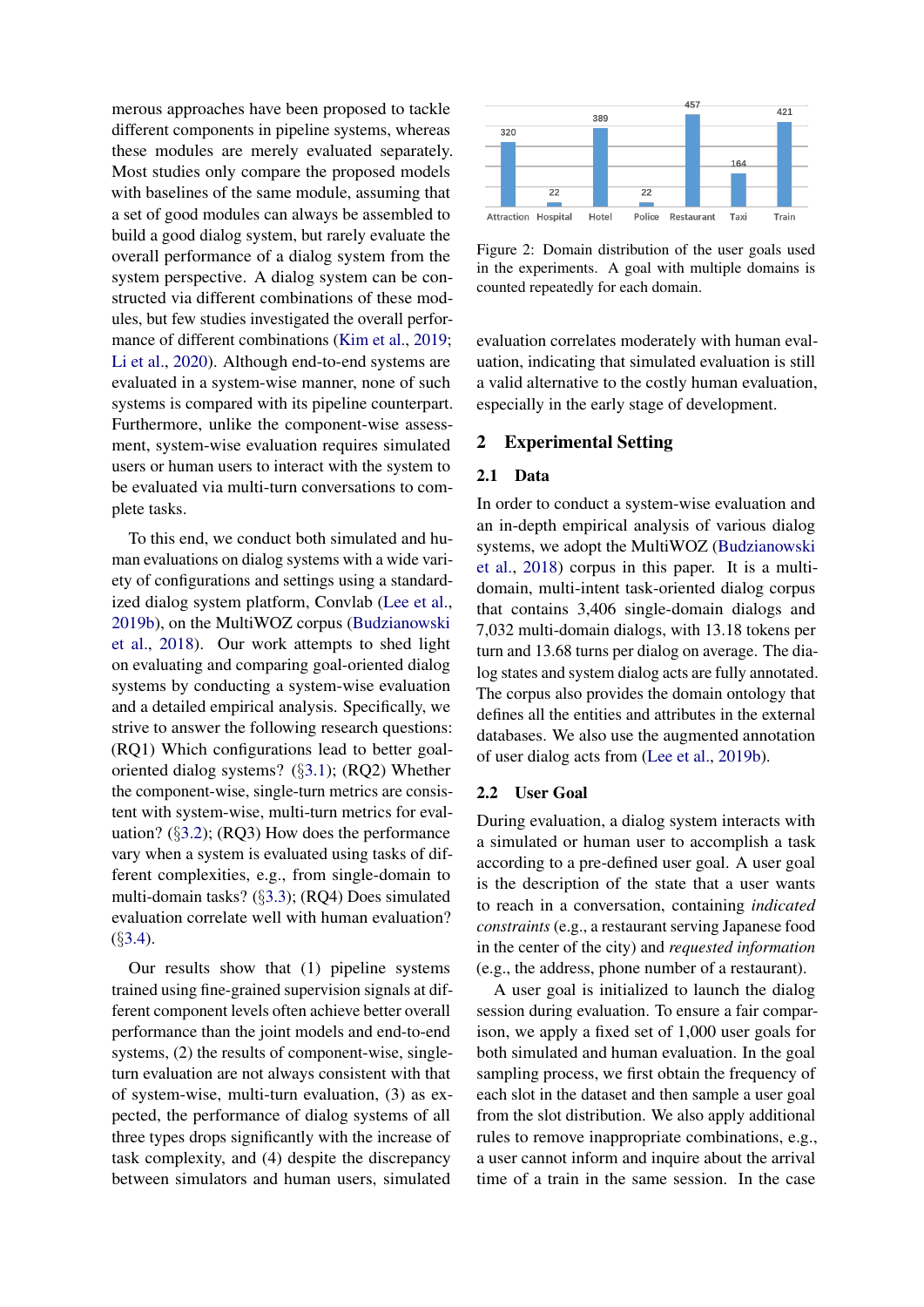<span id="page-2-0"></span>

Figure 3: The framework of a user simulator and the mechanism for simulated evaluation.

where no matching database entry exists based on the sampled goal, we resample a new user goal until there is an entity in the database that satisfies the new constraints. In evaluation, the user first communicates with the system based on the initial constraints, and then can change the constraints if the system informs the user that the requested entity is not available. The detailed distribution of these goals is shown in Fig. [2.](#page-1-0) Among the 1,000 user goals, the numbers of goals involving 1/2/3 domains are 328/549/123, respectively.

#### 2.3 Platform and Simulator

We use the open-source end-to-end dialog system platform, ConvLab [\(Lee et al.,](#page-10-8) [2019b\)](#page-10-8), as our experimental platform. ConvLab enables researchers to develop a dialog system using preferred architectures and supports system-wise simulated evaluation. It also provides an integration of crowdsourcing platforms such as Amazon Mechanical Turk for human evaluation.

To automatically evaluate a multi-turn dialog system, Convlab implements an agenda-based user simulator [\(Schatzmann et al.,](#page-10-9) [2007\)](#page-10-9). Given a user goal, the simulator's policy uses a stack-like structure with complex hand-crafted heuristics to inform its goal and mimics complex user behaviors during a conversation. Since the system interacts with the simulator in natural language, the user simulator directly takes system utterances as input and outputs a user response. The overall architecture of user simulator is presented in Fig. [3.](#page-2-0) It consists of three modules: NLU, policy, and NLG. We use the default configuration of the simulator in Convlab: a RNN-based model MILU (Multi-Intent Language Understanding, extended (Hakkani-Tür [et al.,](#page-9-9) [2016\)](#page-9-9)) for NLU, a hand-crafted policy, and a retrieval model for NLG.

#### 2.4 Evaluation Metrics

We use the number of *dialog turns*, averaging over all dialog sessions, to measure the efficiency of accomplishing a task. A user utterance and a subsequent system utterance are regarded as one dialog turn. The system should help each user accomplish his/her goal within 20 turns, otherwise the dialog is regarded as failure. We utilize two other metrics: *inform F1* and *match rate* to estimate the task success. Both metrics are calculated based on the *dialog act* [\(Stolcke et al.,](#page-10-10) [2000\)](#page-10-10), an abstract representation that extracts the semantic information of an utterance. The dialog act from the input and output of the user simulator's policy will be used to calculate two scores, as shown in Fig. [3.](#page-2-0) Inform F1 evaluates whether all the information *requests* are fulfilled, and match rate assesses whether the offered entity meets all the *constraints* specified in a user goal. The dialog is marked as successful if and only if both inform recall and match rate are 1.

## 2.5 System Configurations

To investigate how much system-wise and component-wise evaluations differ, we compare a set of dialog systems that are assembled using different state-of-the-art modules and settings in our experiments. The full list of these systems are shown in Table [1,](#page-4-0) which includes 4 pipeline systems (*SYSTEM-1*∼*4*), 10 joint-model systems (*SYSTEM-5*∼*13*) and 2 end-to-end systems (*SYSTEM-15*∼*16*). Note that some systems (e.g. SYSTEM-4, SYSTEM-10) generate *delexicalized* responses where the slot values are replaced with their slot names. We convert these responses to natural language by filling the slot values based on dialog acts and/or database query results.

In what follows, we briefly introduce these mod-ules and the corresponding models<sup>[1](#page-2-1)</sup> used in our experiments. The component-wise evaluation results of these modules are shown in Table [2.](#page-5-1) For published works, we train all the models using the open-source code with the training, validation and test split offered in MultiWOZ, and replicate the performance reported in the original papers or on the leaderboard.

NLU A *natural language understanding* module identifies user intents and extracts associated information from users' raw utterances. We consider

<span id="page-2-1"></span><sup>&</sup>lt;sup>1</sup>All state-of-the-art models mentioned in this paper are based on the open-source code that is available and executable as of February 29, 2020.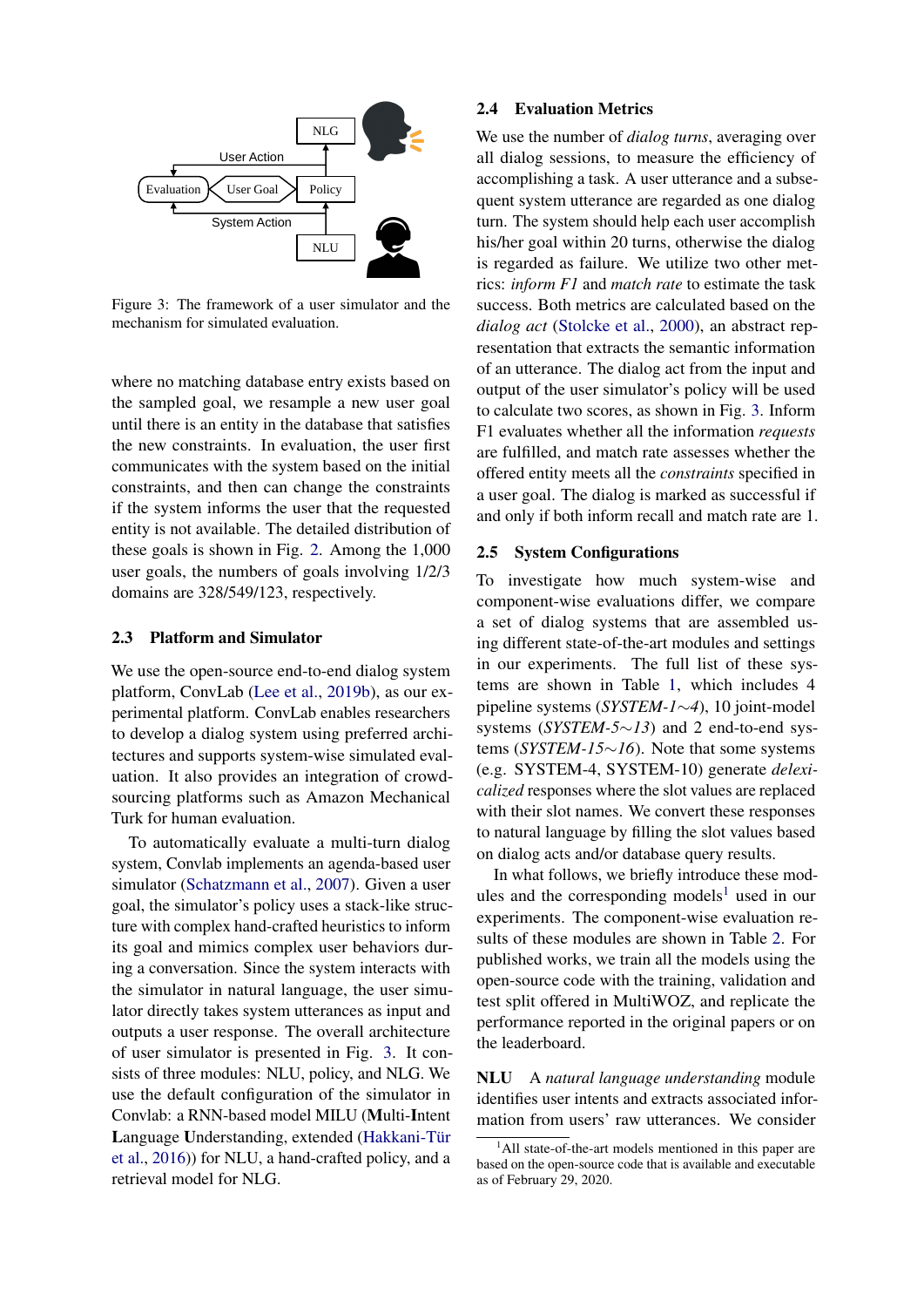two approaches that can handle multi-intents as reference: a RNN-based model MILU which extends (Hakkani-Tür et al.,  $2016$ ) and is fine-tuned on multiple domains, intents and slots; and a fine-tuned BERT model [\(Devlin et al.,](#page-9-10) [2019\)](#page-9-10). Following the joint tagging scheme [\(Zheng et al.,](#page-11-8) [2017\)](#page-11-8), the labels of intent detection and slot filling are annotated for domain classification during training. Both models use dialog history up to the last dialog turn as context. Note that there can be multiple intents or slots in one sentence, we calculate two F1 scores for intents and slots, respectively.

DST A *dialog state tracker* encodes the extracted information as a compact set of dialog state that contains a set of informable slots and their corresponding values (user constraints), and a set of re-quested slots<sup>[2](#page-3-1)</sup>. We have implemented a rule-based DST to update the slot values in the dialog state based on the output of NLU. We then compare four word-level DST: a multi-domain classifier MDBT [\(Ramadan et al.,](#page-10-11) [2018\)](#page-10-11) which enumerates all possible candidate slots and values, SUMBT [\(Lee](#page-9-11) [et al.,](#page-9-11) [2019a\)](#page-9-11) that uses a BERT encoder and a slotutterance matching architecture for classification, TRADE [\(Wu et al.,](#page-11-6) [2019\)](#page-11-6) that shares knowledge among domains to directly generate slot values, and COMER [\(Ren et al.,](#page-10-12) [2019\)](#page-10-12) which applies a hierarchical encoder-decoder model for state generation. We use two metrics for evaluation. The joint goal accuracy compares the predicted dialog states to the ground truth at each dialog turn, and the output is considered correct if and only if all the predicted values exactly match the ground truth. The slot accuracy individually compares each (domain, slot, value) triplet to its ground truth label.

**Policy** A *dialog policy* relies on the dialog state provided by DST to select a system action. We compare two dialog policies: a hand-crafted policy, and a reinforcement learning policy GDPL [\(Takanobu et al.,](#page-11-2) [2019\)](#page-11-2) that jointly learns a reward function. We also include in our comparison three joint models, known as word-level policies, which combine the policy and the NLG module to produce natural language responses from dialog states. They are MDRG [\(Wen et al.,](#page-11-9) [2017\)](#page-11-9) where an at-

tention mechanism is conditioned on the dialog states, HDSA [\(Chen et al.,](#page-9-5) [2019\)](#page-9-5) that decodes response from predicted hierarchical dialog acts, and LaRL [\(Zhao et al.,](#page-11-7) [2019\)](#page-11-7) which uses a latent action framework. We use BLEU score [\(Papineni et al.,](#page-10-13) [2002\)](#page-10-13), inform rate and task success rate as metrics for evaluation. Note that the inform rate and task success for evaluating policies are computed at the turn level, while the ones used in system-wise evaluation are computed at the dialog level.

NLG A *natural language generation* module generates a natural language response from a dialog act representation. We experiment with two models: a retrieval-based model that samples a sentence randomly from the corpus using dialog acts, and a generation-based model SCLSTM [\(Wen](#page-11-3) [et al.,](#page-11-3) [2015\)](#page-11-3) which appends a sentence planning cell in RNN. To evaluate the performance of NLG, we adopt BLEU score to evaluate the quality of the generated text, and slot error rate (SER) to measure whether the generated response contains missing or redundant slot values.

E2E An *end-to-end* model takes user utterances as input and directly output system responses in natural language. We experiment with two models: TSCP [\(Lei et al.,](#page-10-4) [2018\)](#page-10-4) that uses belief spans to represent dialog states, and DAMD [\(Zhang et al.,](#page-11-10) [2020a\)](#page-11-10) that further uses action spans to represent dialog acts as additional information. For singleturn evaluation, BLEU, inform rate and success rate are provided.

## 3 Empirical Analysis

# <span id="page-3-0"></span>3.1 Performance under Different Settings (RQ1)

We compare the performance of three types of systems, pipeline, joint-model and end-to-end. Results in Table [1](#page-4-0) show that pipeline systems often achieve better overall performance than the joint models and end-to-end systems because using fine-grained labels at the component level can help pipeline systems improve the task success rate.

NLU with DST or joint DST It is essential to predict dialog states to determine what a user has expressed and wants to inquire. The dialog state is used to query the database, predict the system dialog act, and generate a dialog response. Although many studies have focused on the wordlevel DST that directly predicts the state using the

<span id="page-3-1"></span><sup>2</sup>Dialog state can include everything a system must know in order to make a decision about what to do next, e.g., DSTC2 corpus [\(Henderson et al.,](#page-9-12) [2014\)](#page-9-12) contains *search method* representing user intents in the dialog state, but only aforementioned items are taken into account as our experiments are conducted on MultiWOZ in this paper.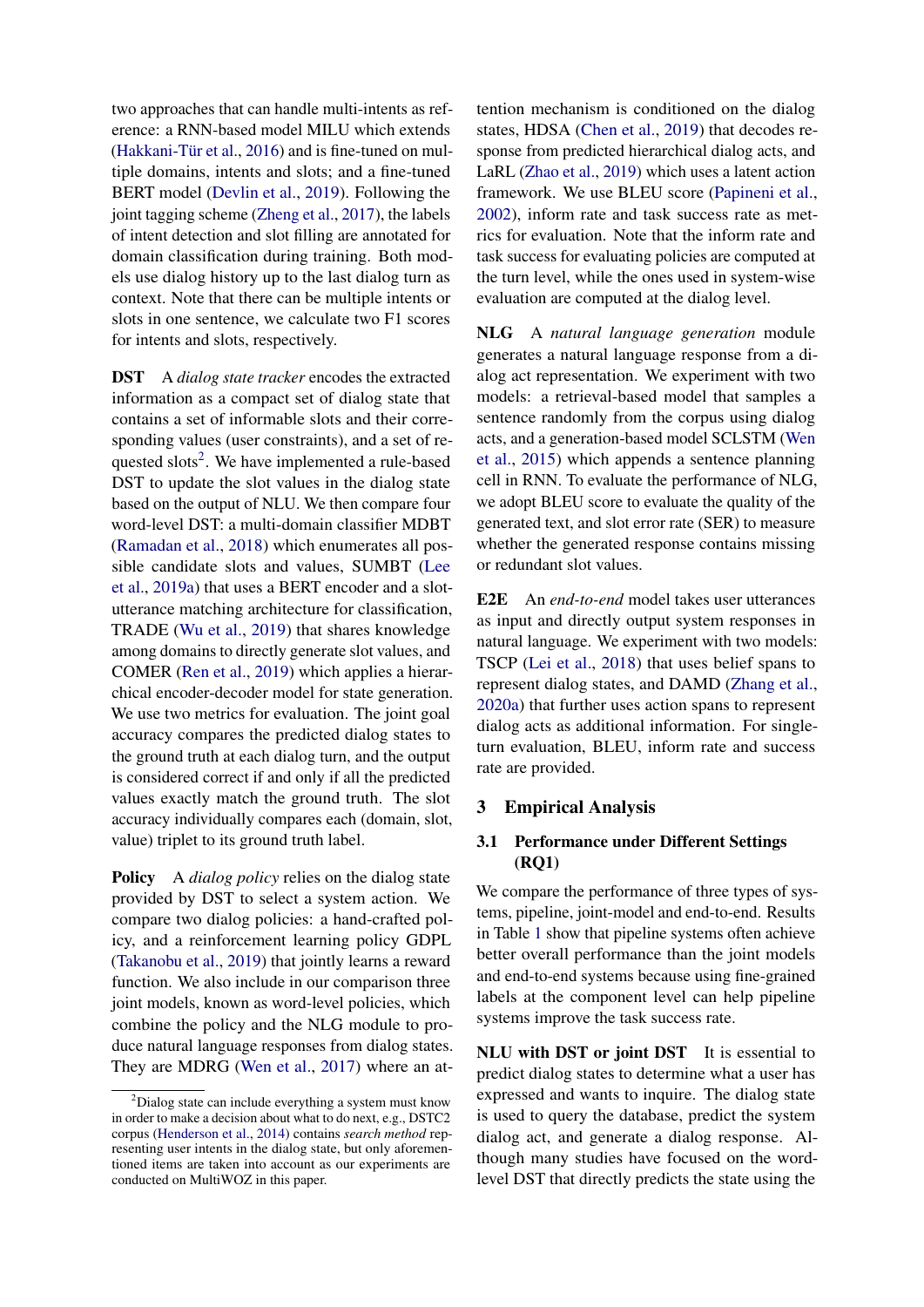<span id="page-4-0"></span>

| ID             |              | Turn                        |             | Inform        | Match | Succ. |      |      |       |      |
|----------------|--------------|-----------------------------|-------------|---------------|-------|-------|------|------|-------|------|
|                | <b>NLU</b>   | <b>DST</b>                  | Policy      | <b>NLG</b>    |       | Prec. | Rec. | F1   |       |      |
| 1              | <b>BERT</b>  | rule                        | rule        | retrieval     | 6.79  | 0.79  | 0.91 | 0.83 | 90.54 | 80.9 |
| $\overline{2}$ | <b>MILU</b>  | rule                        | rule        | retrieval     | 7.24  | 0.76  | 0.88 | 0.80 | 87.93 | 77.6 |
| 3              | <b>BERT</b>  | rule                        | <b>GDPL</b> | retrieval     | 10.86 | 0.72  | 0.69 | 0.69 | 68.34 | 54.1 |
| $\overline{4}$ | <b>BERT</b>  | rule                        | rule        | <b>SCLSTM</b> | 13.38 | 0.64  | 0.58 | 0.58 | 51.41 | 43.0 |
| 5              | <b>MDBT</b>  |                             | rule        | retrieval     | 16.55 | 0.47  | 0.35 | 0.37 | 39.76 | 18.8 |
| 6              | <b>SUMBT</b> |                             | rule        | retrieval     | 13.71 | 0.51  | 0.44 | 0.44 | 46.44 | 27.8 |
| 7              | <b>TRADE</b> |                             | rule        | retrieval     | 9.56  | 0.39  | 0.41 | 0.37 | 38.37 | 22.4 |
| 8              | <b>COMER</b> |                             | rule        | retrieval     | 16.79 | 0.30  | 0.28 | 0.28 | 29.06 | 17.3 |
| 9              | <b>BERT</b>  | rule                        |             | MDRG          | 17.90 | 0.35  | 0.34 | 0.32 | 29.07 | 19.2 |
| 10             | <b>BERT</b>  | rule                        |             | <b>HDSA</b>   | 15.91 | 0.47  | 0.62 | 0.50 | 39.21 | 34.3 |
| 11             | <b>BERT</b>  | rule                        |             | LaRL          | 13.08 | 0.40  | 0.68 | 0.48 | 68.95 | 47.7 |
| 12             |              | <b>SUMBT</b><br><b>HDSA</b> |             |               | 18.67 | 0.27  | 0.32 | 0.26 | 14.78 | 13.7 |
| 13             |              | <b>SUMBT</b>                |             | LaRL          | 13.92 | 0.36  | 0.64 | 0.44 | 57.63 | 40.4 |
| 14             | <b>TRADE</b> |                             | LaRL        |               | 14.44 | 0.35  | 0.57 | 0.40 | 36.07 | 30.8 |
| 15             |              | <b>TSCP</b>                 |             |               |       | 0.37  | 0.32 | 0.31 | 13.68 | 11.8 |
| 16             |              |                             | DAMD        |               | 11.27 | 0.64  | 0.69 | 0.64 | 59.67 | 48.5 |

Table 1: System-wise simulated evaluation with different configurations and models. We use *SYSTEM-*<*ID*> to represent the configuration's abbreviation throughout the paper.

user query, we also investigate the cascaded configuration where an NLU model is followed by a rule-based DST. As shown in Table [1,](#page-4-0) the success rate has a sharp decline when using word-level DST, compared to using an NLU model followed by a rule-based DST (17.3%∼27.8% in *SYSTEM- (5*∼*8)* vs. 80.9% in *SYSTEM-1*). The main reason is that the dialog act predicted by NLU contains both slot-value pairs and user intents, whereas the dialog state predicted by the word-level DST only records the user constraints in the current turn, causing information loss for action selection (via dialog policy) as shown in Fig. [4.](#page-4-1) For example, a user may want to confirm the booking time of the restaurant, but such an intent cannot be represented in the slot values. However, we can observe that word-level DST achieves better overall performance by combining with word-level policy, e.g., 40.4% success rate in *SYSTEM-13* vs. 27.8% in *SYSTEM-6*. This is because word-level policy implicitly detects user intents by encoding the user utterance as additional input, as presented in Fig. [5.](#page-4-2) Neverthsless, all those joint approaches still under-perform traditional pipeline systems.

NLG from dialog act or state We compare two strategies for generating responses. One is based on an ordinary NLG module that generates a response according to dialog act predicted by dialog policy. The other uses the word-level policy to di-

<span id="page-4-1"></span>

Figure 4: Illustration of NLU and DST in the dialog system. The intent information (red arrow) is missing in the dialog state on MultiWOZ if the system merges a word-level DST with a dialog policy.

<span id="page-4-2"></span>

Figure 5: The common architecture of a system using word-level or end-to-end models. User utterances are encoded again (red arrow) for response generation.

rectly generates a natural language response based on dialog state and user query. As we can see in Table [1](#page-4-0) that the performance drops substantially when we replace the retrieval NLG module with a joint model such as *MDRG* or *HDSA*. This indicates that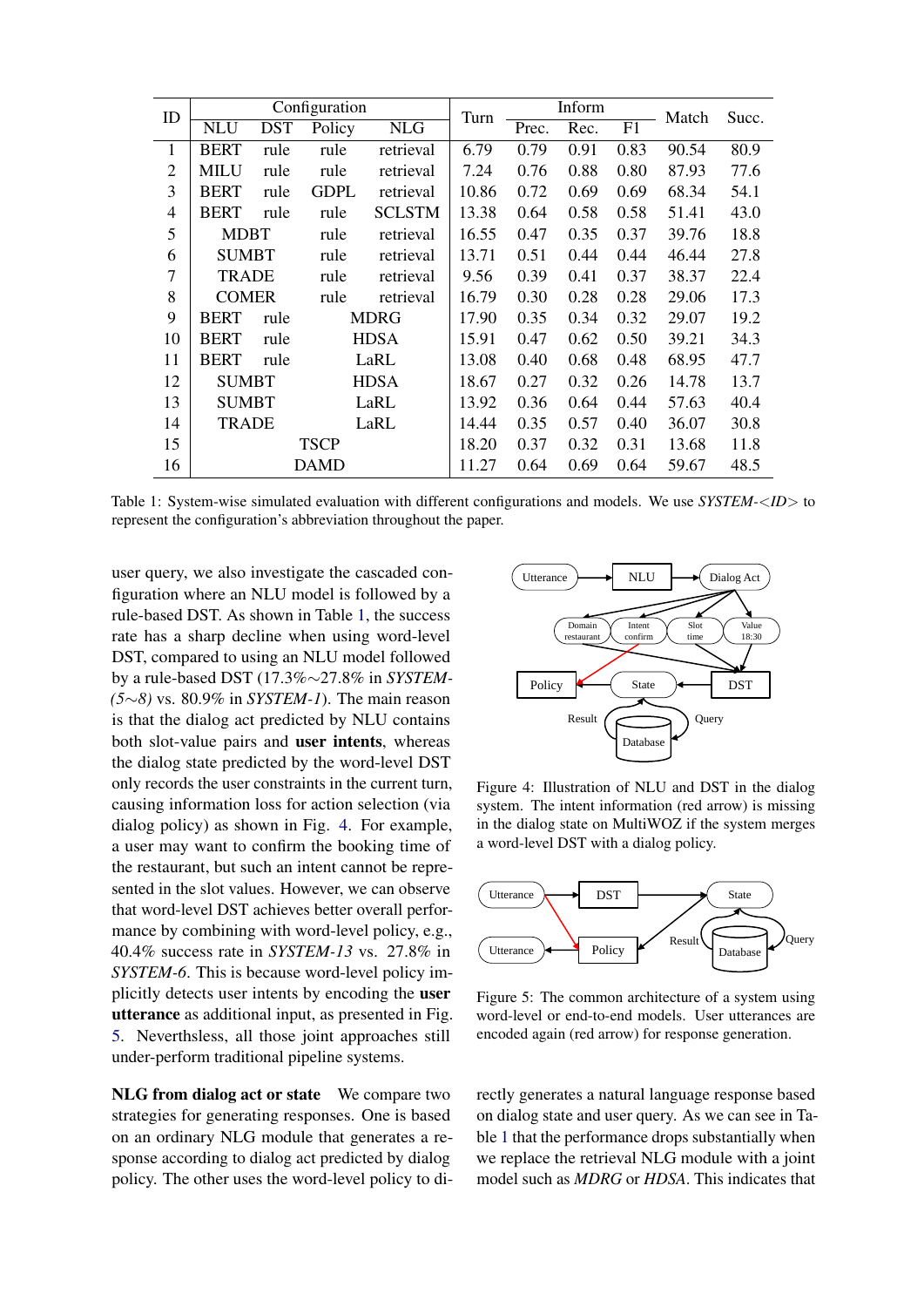the dialog act has encoded sufficient semantic information so that a simple retrieval NLG module can give high-quality replies. However, the fact, that *SYSTEM-11* which uses word-level policy *LaRL* even outperforms *SYSTEM-4* which uses the NLG model *SCLSTM* in task success (47.7% vs. 43.0%), indicates that response generation can be improved by jointly training policy and NLG modules.

Database query As part of dialog management, it is crucial to identify the correct entity that satisfies the user goal. MultiWOZ contains a large number of entities across multiple domains, making it impossible to explicitly learn the representations of all the entities in the database as previous work did [\(Dhingra et al.,](#page-9-3) [2017;](#page-9-3) [Madotto et al.,](#page-10-14) [2018\)](#page-10-14). This requires the designed system to deal with a large-scale external database, which is closer to reality. It can be seen in Table [1](#page-4-0) that most joint models have a lower match rate than the pipeline systems. In particular, *SYSTEM-15* rarely selects an appropriate entity during the dialog (13.68% match rate) since the proposed *belief spans* only copy the values from utterances without knowing which domain or slot type the values belong to. Due to the poor performance in dialog state prediction, it cannot consider the external database selectively, thereby failing to satisfy the user's constraints. In comparison, *SYSTEM-16* has achieved the highest success rate (48.5%) and the secondhighest match rate (59.67%) among all the systems using joint models (*SYSTEM-5*∼*14*). This is because *DAMD* utilizes *action spans* to predict both user and system dialog acts in addition to belief spans, which behaves like a pipeline system. This indicates that an explicit dialog act supervision can improve dialog state tracking.

## <span id="page-5-0"></span>3.2 Component-wise vs. System-wise Evaluation (RQ2)

It is important to verify whether the componentwise evaluation is consistent with system-wise evaluation. By comparing the results in Table [1](#page-4-0) and Table [2,](#page-5-1) we can observe that sometimes they are consistent (e.g., *BERT* > *MILU* in Table [2a,](#page-5-1) and  $SYSTEM-1 > SYSTEM-2$ ), but not always (e.g., *TRADE* > *SUMBT* in Table [2b,](#page-5-1) but *SYSTEM-6* > *SYSTEM-7*).

In general, a better NLU model leads to a better multi-turn conversation, and *SYSTEM-1* outperforms all other configurations in completing user goals. With respect to DST, though word-

<span id="page-5-1"></span>

| Model                  | Slot  |             | Intent                |        | Overall    |  |  |  |  |
|------------------------|-------|-------------|-----------------------|--------|------------|--|--|--|--|
| <b>MILU</b>            |       | 81.90       | 85.82                 |        | 83.27      |  |  |  |  |
| <b>BERT</b>            |       | 84.25       | 89.84                 |        | 86.21      |  |  |  |  |
| $(a)$ NLU              |       |             |                       |        |            |  |  |  |  |
| Model                  |       |             | Slot Acc.             |        | Joint Acc. |  |  |  |  |
| $MDBT^{\dagger}$       |       |             | 89.53                 |        | 15.57      |  |  |  |  |
| $\text{SUMBT}^\dagger$ |       |             | 96.44                 |        | 46.65      |  |  |  |  |
| TRADE <sup>†</sup>     |       |             | 96.92                 |        | 48.62      |  |  |  |  |
| <b>COMER</b>           |       |             | 95.52                 |        | 48.79      |  |  |  |  |
| (b) Word-level DST     |       |             |                       |        |            |  |  |  |  |
| Model                  |       | BLEU        |                       | Inform | Succ.      |  |  |  |  |
| $MDRG^{\dagger}$       |       | 18.8        |                       | 71.3   | 61.0       |  |  |  |  |
| $HDSA^{\dagger}$       |       | 23.6        | 82.9                  |        | 68.9       |  |  |  |  |
| LaRL <sup>†</sup>      |       |             | 12.8<br>82.8          |        | 79.2       |  |  |  |  |
|                        |       |             | (c) Word-level Policy |        |            |  |  |  |  |
|                        | Model |             | <b>BLEU</b>           |        | <b>SER</b> |  |  |  |  |
| Retrieval              |       |             | 33.1                  |        |            |  |  |  |  |
| <b>SCLSTM</b>          |       |             | 51.6                  | 3.10   |            |  |  |  |  |
| (d) NLG                |       |             |                       |        |            |  |  |  |  |
| Model                  |       | <b>BLEU</b> |                       | Inform | Succ.      |  |  |  |  |
| <b>TSCP</b>            | 15.5  |             |                       | 66.4   |            |  |  |  |  |
| <b>DAMD</b>            |       | 16.6        |                       | 76.3   | 60.4       |  |  |  |  |
|                        |       |             |                       |        |            |  |  |  |  |

(e) E2E

Table 2: Component-wise performance of each module. †: results from the MultiWOZ leaderboard.

level DST models directly predict dialog states without explicitly detecting user intents, most of them perform poorly in terms of joint accuracy as shown in Table [2b.](#page-5-1) This severely harms the overall performance because the downstream tasks strongly rely on the predicted dialog states. Interestingly, *TRADE* has higher accuracy than *SUMBT* on DST. But *TRADE* performs worse than *SUMBT* in system-wise evaluation (22.4% in *SYSTEM-7* vs. 27.8% in *SYSTEM-6*). The observation is similar to *COMER* vs. *TRADE*. This indicates that the results of component-wise evaluation in DST are not consistent with those of system-wise evaluation, which may be attributed to the noisy dialog state annotations [\(Eric et al.,](#page-9-13) [2019\)](#page-9-13).

As for word-level policy, *HDSA* that uses explicit dialog acts in supervision has higher BLEU than *LaRL* that uses latent dialog acts, but *LaRL* that is finetuned with reinforcement learning has much higher match rate than *HDSA* in system-wise evaluation (68.95% vs. 39.21%). Although there is small difference between *MDRG* and *HDSA* in component-wise evaluation (61.0% vs. 68.9% in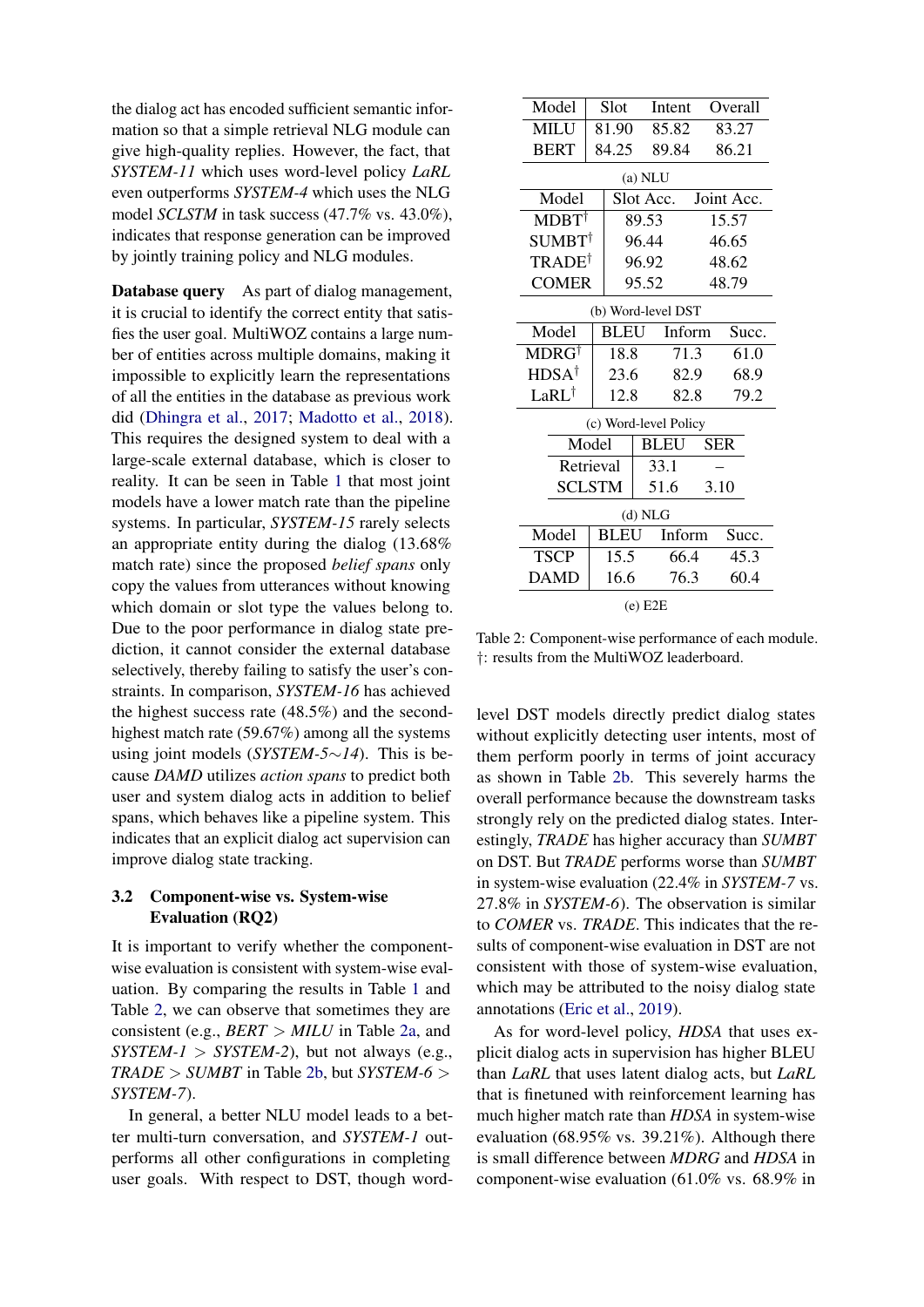<span id="page-6-1"></span>

| ID | Restaurant |       |       |       |       |       | Train | Attraction |       |       |       |
|----|------------|-------|-------|-------|-------|-------|-------|------------|-------|-------|-------|
|    | Turn       | Info. | Match | Succ. | Turn  | Info. | Match | Succ.      | Turn  | Info. | Succ. |
|    | 2.82       | 0.94  | 96.9  | 98    | 3.06  | 1.0   | 100   | 100        | 3.12  | 0.69  | 63    |
| 2  | 2.84       | 0.92  | 100   | 98    | 2.99  | 1.0   | 94.2  | 97         | 3.70  | 0.73  | 65    |
| 3  | 8.68       | 0.70  | 69.4  | 70    | 6.07  | 0.80  | 67.3  | 75         | 5.61  | 0.67  | 62    |
| 4  | 6.00       | 0.77  | 68.8  | 78    | 11.53 | 0.71  | 67.3  | 55         | 12.57 | 0.57  | 46    |
| 6  | 9.41       | 0.64  | 72.7  | 60    | 5.13  | 0.97  | 90.4  | 93         | 14.79 | 0.23  | 9     |
| 11 | 9.91       | 0.39  | 66.7  | 61    | 4.02  | 0.86  | 88.5  | 97         | 4.73  | 0.68  | 80    |
| 13 | 8.35       | 0.40  | 65.6  | 60    | 4.19  | 0.85  | 94.2  | 96         | 6.06  | 0.60  | 73    |
| 15 | 14.72      | 0.37  | 11.5  | 27    | 16.02 | 0.46  | 11.5  | 25         | 16.12 | 0.51  | 24    |
| 16 | 6.36       | 0.80  | 92.2  | 90    | 10.21 | 0.61  | 55.8  | 58         | 8.32  | 0.69  | 67    |

Table 3: Performance with different single domain. Most systems achieve better performance in *Restaurant* and *Train* than *Attraction*.

<span id="page-6-2"></span>

| ID | Single |       |       |       | Two   |       |       |       | Three |       |       |          |
|----|--------|-------|-------|-------|-------|-------|-------|-------|-------|-------|-------|----------|
|    | Turn   | Info. | Match | Succ. | Turn  | Info. | Match | Succ. | Turn  | Info. | Match | Succ.    |
|    | 3.22   | 0.84  | 84.7  | 87    | 6.96  | 0.81  | 94.9  | 78    | 8.15  | 0.82  | 88.4  | 69       |
| ∍  | 3.90   | 0.78  | 79.7  | 82    | 6.74  | 0.76  | 95.3  | 72    | 10.54 | 0.79  | 85.0  | 66       |
| 3  | 9.18   | 0.67  | 66.7  | 60    | 12.38 | 0.60  | 42.9  | 42    | 13.55 | 0.50  | 44.6  | 21       |
| 4  | 8.65   | 0.66  | 58.3  | 62    | 17.24 | 0.38  | 28.0  | 14    | 18.03 | 0.46  | 24.4  | 13       |
| 6  | 10.35  | 0.44  | 60.4  | 41    | 14.74 | 0.44  | 50.9  | 17    | 15.97 | 0.25  | 20.9  | $\Omega$ |
| 11 | 8.79   | 0.45  | 72.2  | 55    | 13.37 | 0.52  | 74.0  | 59    | 19.30 | 0.39  | 50.4  | 0        |
| 13 | 8.48   | 0.45  | 62.5  | 61    | 14.08 | 0.45  | 61.0  | 47    | 18.95 | 0.36  | 40.7  | 0        |
| 15 | 15.09  | 0.33  | 10.0  | 26    | 19.10 | 0.25  | 17.8  | 8     | 20.00 | 0.19  | 0.0   |          |
| 16 | 8.89   | 0.66  | 68.1  | 65    | 13.48 | 0.52  | 57.1  | 34    | 18.59 | 0.58  | 45.5  | 12       |

Table 4: Performance with different number of domains. All systems have performance drop as the number of domains increases.

Table [2c\)](#page-5-1), the gap is increased (19.2% in *SYSTEM-9* vs. 34.3% in *SYSTEM-10*) in system-wise evaluation. In addition, even *SCLSTM* achieves a higher BLEU score than the retrieval-based model (51.6% vs. 33.1% in Table [2d\)](#page-5-1), it only obtains a lower success rate (43.0% in *SYSTEM-4* vs. 80.9% in *SYSTEM-1*) when assembled with other modules. These results show again the discrepancy between component-wise and system-wise evaluation. The superiority of the systems using retrieval models may imply that lower SER in NLG is more critical than higher BLEU in goal-oriented dialog systems.

Error in multi-turn interactions Most existing work only evaluates the model with singleturn interactions. For instance, *inform rate* and *task success* at each dialog turn are computed given the current user utterance, dialog state and database query results for context-to-context gener-ation [\(Wen et al.,](#page-11-9) [2017;](#page-11-9) Budzianowski and Vulić, [2019\)](#page-9-6). A strong assumption is that the model would be fed with the ground truth from the upstream modules or the last dialog turn. However, this assumption does not hold since a goal-oriented dialog consists of a sequence of associated inquiries and responses between the system and its user, and the system may produce erroneous output at any time. The errors may propagate to the downstream mod-

ules and affect the following turns. For instance, end-to-end models get worse success rate in multiturn interactions than in single-turn evaluation in Table [2e.](#page-5-1) A sample dialog from *SYSTEM-1* and *SYSTEM-6* is provided in Table [6.](#page-12-0) *SYSTEM-6* does not extract the *pricerange* slot (highlighted in red color) correctly. The incorrect dialog state further harms the performance of dialog policy, and the conversation gets stuck where the user (simulator) is always asking for the postcode, thereby failing to complete the task.

To summarize, the component-wise, single-turn evaluation results do not reflect the real performance of the system well, and it is essential to evaluate a dialog system in an end-to-end, interactive setting.

# <span id="page-6-0"></span>3.3 Performance of Task with Different Complexities (RQ3)

With the increasing demands to address various situations in multi-domain dialog, we choose 9 representative systems across different configurations and approaches to further investigate how their performance varies with the complexities of the tasks. 100 user goals are randomly sampled under each domain setting. Results in Table [3](#page-6-1) and [4](#page-6-2) show that the overall performance of all systems varies with different task domains and drops significantly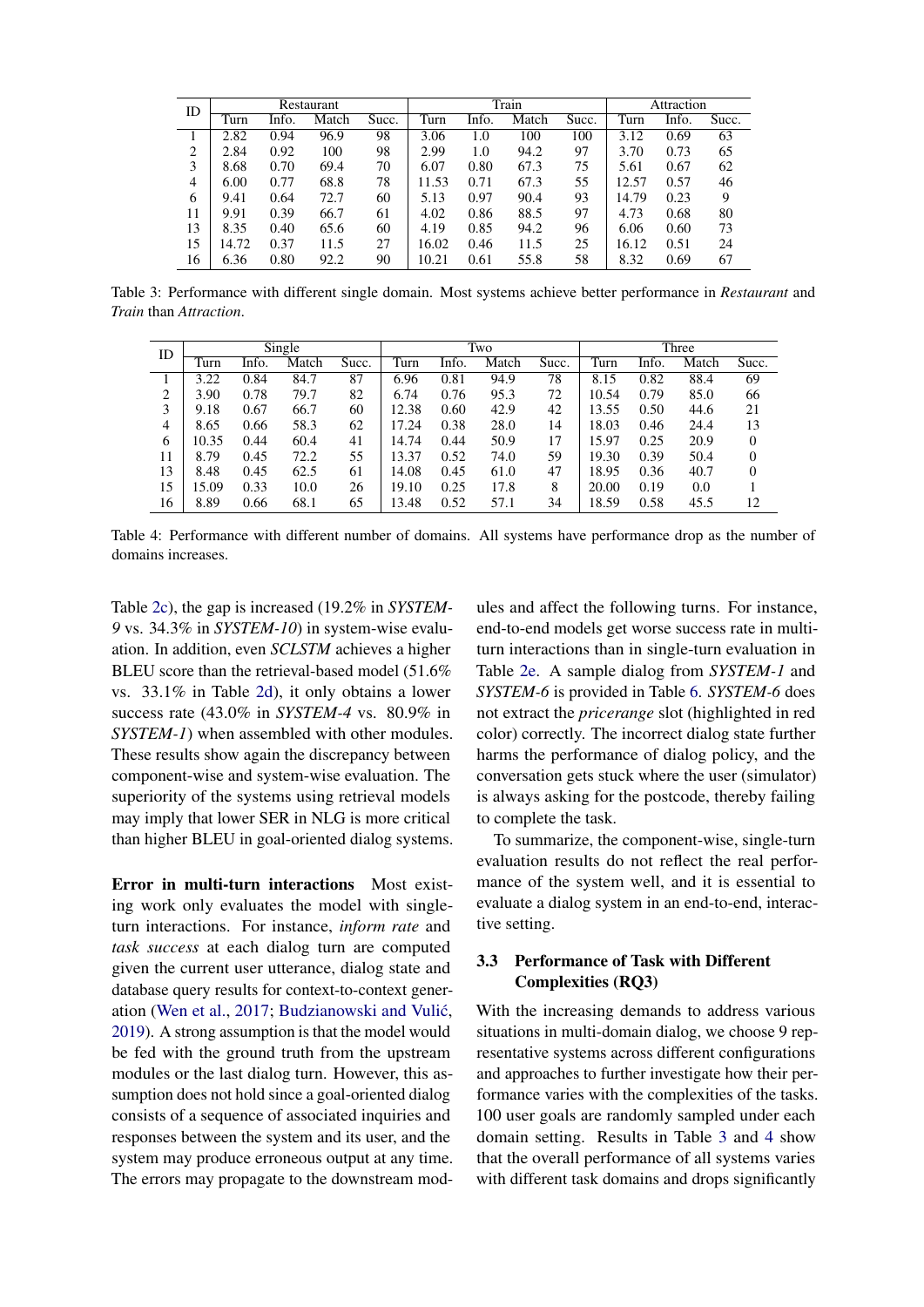with the increase of task complexity, while pipeline systems are relatively robust to task complexity.

Performance with different single domains Table [3](#page-6-1) shows the performance with respect to different single domains. *Restaurant* is a common domain where users inquiry some information about a restaurant and make reservations. *Train* has more entities and its domain constraints can be more complex, e.g., the preferred train should *arrive before* 5 p.m. *Attraction* is an easier one where users do not make reservations. There are 7/6/3 informable slots that need to be tracked in *Restaurant*/*Train*/*Attraction* respectively. Surprisingly, most systems perform better in *Restaurant* or *Train* than *Attraction*. This may result from the noise database in *Attraction* where *pricerange* information is missing sometimes, and from the uneven data distribution where *Restaurant* and *Train* appear more frequently in the training set. In general, pipeline systems perform more stably across multiple domains than joint models and end-to-end systems.

Performance with different number of domains Table [4](#page-6-2) demonstrates how the performance varies with the number of domains in a task. We can observe that most systems fall short to deal with multi-domain tasks. Though some systems such as *SYSTEM-13* and *SYSTEM-16* can achieve a relatively high inform F1 or match rate for a single domain, the overall success rate drops substantially on two-domain tasks, and most systems fail to complete three-domain tasks. The number of dialog turns also increases remarkably when the number of domains increases. Among all these configurations, only the pipeline systems *SYSTEM-2* and *SYSTEM-1* can keep a high success rate when there are three domains in a task. These results show that current dialog systems are still insufficient to deal with complex tasks, and that pipeline systems outperform joint models and end-to-end systems.

## <span id="page-7-0"></span>3.4 Simulated vs. Human Evaluation (RQ4)

Since the ultimate goal of a task-oriented dialog system is to help users accomplish real-world tasks, it is essential to justify the correlation between simulated and human evaluation. For human evaluation, 100 Amazon Mechanical Turk workers are hired to interact with each system and then give their judgement on task success. The ability of Language Understanding (LU) and Response Appropriateness (RA) of the systems are assessed at

<span id="page-7-1"></span>

| Ю  |                 |                 | Turn LU RA Succ. | Corr. |
|----|-----------------|-----------------|------------------|-------|
|    |                 | 18.58 3.62 3.69 | -62              | 0.57  |
| 6  | 20.63 2.85 2.91 |                 | 27               | 0.72  |
| 11 |                 | 19.98 2.36 2.41 | 23               | 0.53  |
| 13 |                 | 19.26 2.17 2.49 | 14               | 0.46  |
| 16 |                 | 16.33 2.61 2.65 | 23               | 0.55  |

Table 5: System-wise evaluation with human users. Correlation coefficient between simulated and human evaluation is presented in the last column.

the same time, and each worker gives a score on these two metrics with a five-point scale. We compare 5 systems that achieve the best performance in the simulated evaluation under different settings.

Table [5](#page-7-1) shows the human evaluation results of 5 dialog systems. Comparing with the simulated evaluation in Table [1,](#page-4-0) we can see that Pearson's correlation coefficient lies around 0.5 to 0.6 for most systems, indicating that simulated evaluation correlates moderately well with human evaluation. Similar to simulated evaluation, the pipeline system *SYSTEM-1* obtains the highest task success rate in human evaluation. A sample human-machine dialog from *SYSTEM-1* and *SYSTEM-6* is provided in Table [7.](#page-13-0) The result is similar to the simulated session in Table [6](#page-12-0) but *SYSTEM-6* fails to respond with the *phone* number in Table [7](#page-13-0) instead (highlighted in red color). All these imply the reliability of the simulated evaluation in goal-oriented dialog systems, showing that simulated evaluation can be a valid alternative to the costly human evaluation for system developers.

However, compared to simulated evaluation, we can observe that humans converse more naturally than the simulator, e.g., the user confirms with *SYSTEM-1* whether it has booked 7 seats in Table [7,](#page-13-0) and most systems have worse performance in human evaluation. This indicates that there is still a gap between simulated and human evaluation. This is due to the discrepancy between the corpus and human conversations. The dataset only contains limited human dialog data, on which the user simulator is built. Both the system and the simulator are hence limited by the training corpus. As a result, the task success rate of most systems decreases significantly in human evaluation, e.g., from 40.4% to 14% in *SYSTEM-13*. This indicates that existing dialog systems are vulnerable to the variation of human language (e.g., the sentence highlighted in brown in Table [7\)](#page-13-0), which demonstrates a lack of ro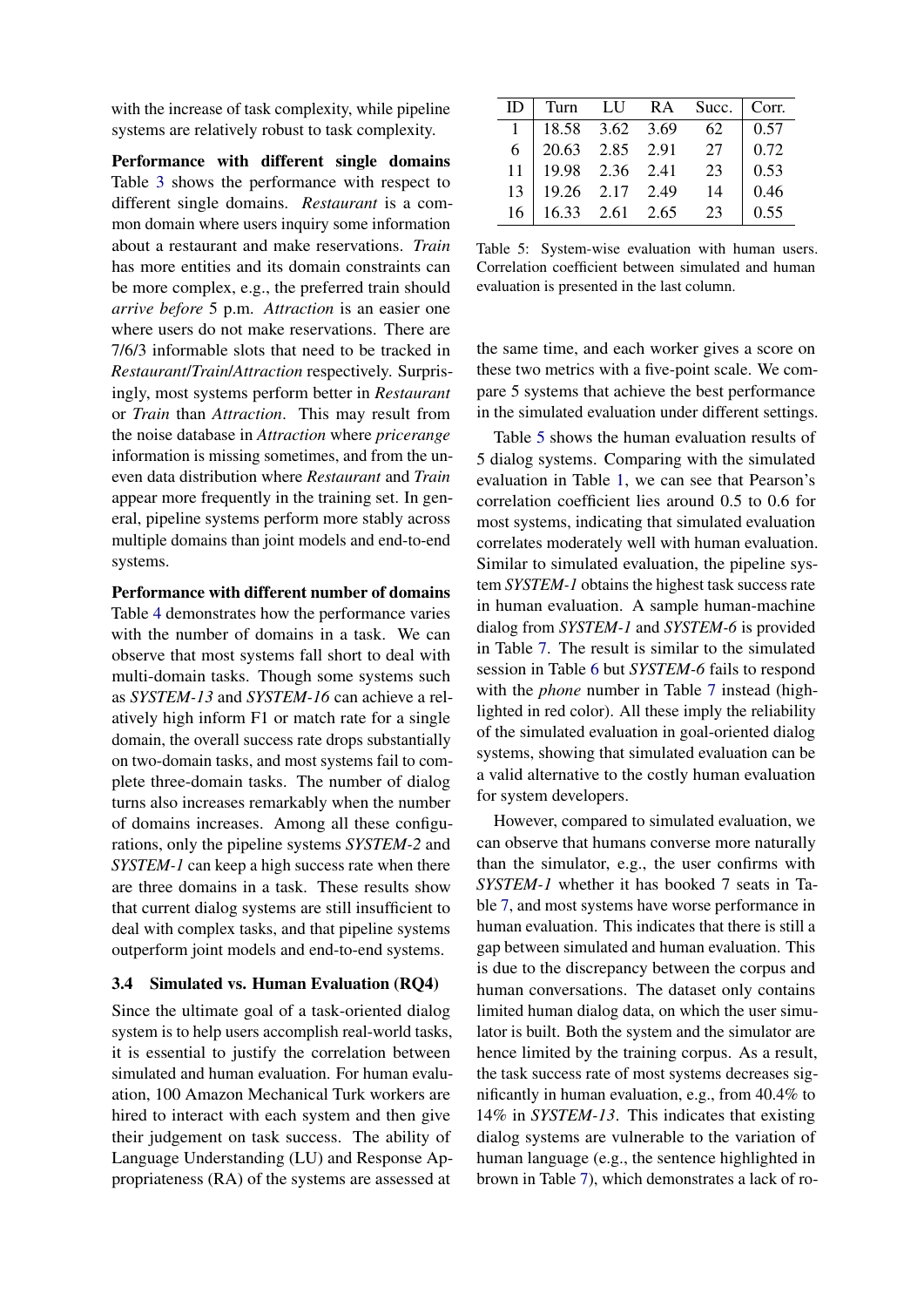bustness in dealing with real human conversations.

# 4 Related Work

Developers have been facing many problems when evaluating a goal-oriented dialog system. A range of well-defined automatic metrics have been designed for different components in the system, e.g., joint goal accuracy in DST and task success rate in policy optimization introduced in Table [2b](#page-5-1) and [2c.](#page-5-1) A broadly accepted evaluation scheme for the goaloriented dialog was first proposed by PARADISE [\(Walker et al.,](#page-11-11) [1997\)](#page-11-11). It estimates the user satisfaction by measuring two types of aspects, namely *dialog cost* and *task success*. [Paek](#page-10-15) [\(2001\)](#page-10-15) suggests that a useful dialog metric should provide an estimate of how well the goal is met and allow for a comparative judgement of different systems. Though a model can be optimized against these metrics via supervised learning, each component is trained or evaluated separately, thus difficult to reflect real user satisfaction.

As human evaluation by asking crowd-sourcing workers to interact with a dialog system is much expensive [\(Ultes et al.,](#page-11-12) [2013;](#page-11-12) [Su et al.,](#page-10-16) [2016\)](#page-10-16) and prone to be affected by subjective factors [\(Hi](#page-9-14)[gashinaka et al.,](#page-9-14) [2010;](#page-9-14) [Schmitt and Ultes,](#page-10-17) [2015\)](#page-10-17), researchers have tried to realize automatic evaluation of dialog systems. Simulated evaluation [\(Araki and](#page-9-15) [Doshita,](#page-9-15) [1996;](#page-9-15) [Eckert et al.,](#page-9-16) [1997\)](#page-9-16) is widely used in recent works [\(Williams et al.,](#page-11-4) [2017;](#page-11-4) [Peng et al.,](#page-10-2) [2017;](#page-10-2) [Takanobu et al.,](#page-11-2) [2019,](#page-11-2) [2020\)](#page-11-13) and platforms [\(Ultes et al.,](#page-11-14) [2017;](#page-11-14) [Lee et al.,](#page-10-8) [2019b;](#page-10-8) [Papangelis](#page-10-18) [et al.,](#page-10-18) [2020;](#page-10-18) [Zhu et al.,](#page-11-15) [2020\)](#page-11-15), where the system interacts with a user simulator which mimics human behaviors. Such evaluation can be conducted at the dialog act or natural language level. The advantages of using simulated evaluation are that it can support multi-turn language interaction in a full end-to-end fashion and generate dialogs unseen in the original corpus.

# 5 Conclusion and Discussion

In this paper, we have presented the system-wise evaluation result and empirical analysis to estimate the practicality of goal-oriented dialog systems with a number of configurations and approaches. Though our experiments are only conducted on MultiWOZ, we believe that such results can be generalized to all goal-oriented scenarios in dialog systems. We have the following observations:

1) We find that rule-based pipeline systems generally outperform state-of-the-art joint systems and end-to-end systems, in terms of both overall performance and robustness to task complexity. The main reason is that fine-grained supervision on dialog acts would remarkably help the system plan and make decisions, because the system should predict the user intent and take proper actions during the conversation. This supports that good pragmatic parsing (e.g. dialog acts) is essential to build a dialog system.

2) Results show that component-wise, singleturn evaluation results are not always consistent with the overall performance of dialog systems. In order to accurately assess the effectiveness of each module, system-wise, multi-turn evaluation should be used from the practical perspective. We advocate assembling the proposed model of a specific module into a complete system, and evaluating the system with simulated or human users via a standardized dialog platform, such as Rasa [\(Bocklisch](#page-9-17) [et al.,](#page-9-17) [2017\)](#page-9-17) or ConvLab. Undoubtedly, this will realize a full assessment of the module's contribution to the overall performance, and facilitate fair comparison with other approaches.

3) Simulated evaluation can have a good assessment of goal-oriented dialog systems and show a moderate correlation with human evaluation, but it remarkably overestimates the system performance in human interactions. Thus, there is a need to devise better user simulators that resemble humans more closely. A simulator should be able to generate a natural and diverse response, and may change goals in complex dialog, etc. In addition, the simulator itself may make mistakes which derive the wrong estimation of the performance. However even with human evaluation a dialog system needs to deal with more complicated and uncertain situations. Therefore, it is vital to enhance the robustness of the dialog systems. Despite the discrepancy between simulators and human users, simulated evaluation is still a valid alternative to the costly human evaluation especially in the early stage of development.

## Acknowledgements

This work was jointly supported by the NSFC projects (Key project with No. 61936010 and regular project with No. 61876096), and the National Key R&D Program of China (Grant No. 2018YFC0830200). We would like to thank anony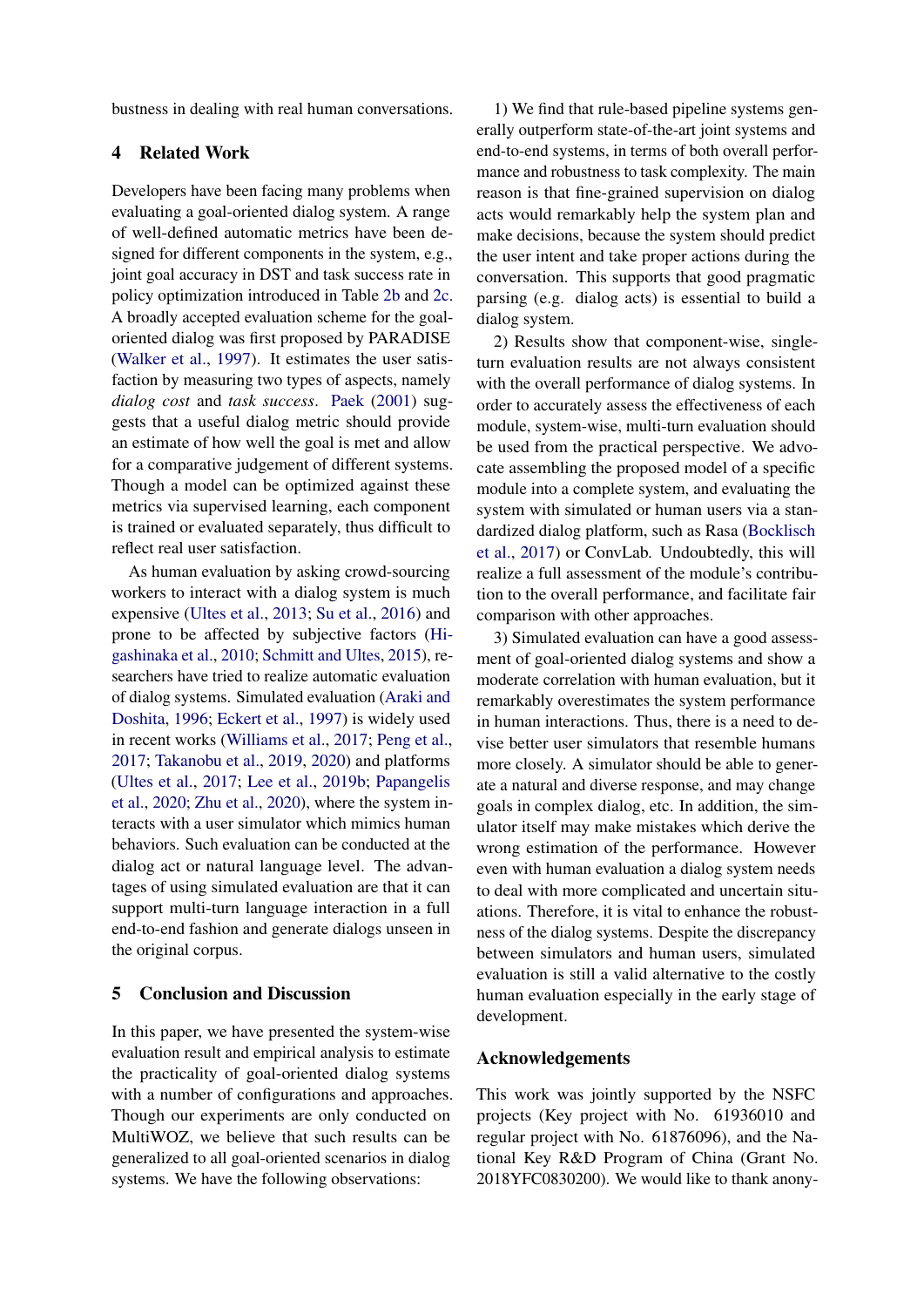mous reviewers for their valuable suggestions, and Sungjin Lee for helpful discussions.

#### References

- <span id="page-9-15"></span>Masahiro Araki and Shuji Doshita. 1996. Automatic evaluation environment for spoken dialogue systems. In *Workshop on Dialogue Processing in Spoken Language Systems*, pages 183–194. Springer.
- <span id="page-9-2"></span>Anusha Balakrishnan, Jinfeng Rao, Kartikeya Upasani, Michael White, and Rajen Subba. 2019. Constrained decoding for neural nlg from compositional representations in task-oriented dialogue. In *Proceedings of the 57th Annual Meeting of the Association for Computational Linguistics*, pages 831–844.
- <span id="page-9-17"></span>Tom Bocklisch, Joey Faulkner, Nick Pawlowski, and Alan Nichol. 2017. Rasa: Open source language understanding and dialogue management. *arXiv preprint arXiv:1712.05181*.
- <span id="page-9-6"></span>Paweł Budzianowski and Ivan Vulić. 2019. Hello, its gpt-2-how can i help you? towards the use of pretrained language models for task-oriented dialogue systems. In *Proceedings of the 3rd Workshop on Neural Generation and Translation*, pages 15–22.
- <span id="page-9-8"></span>Paweł Budzianowski, Tsung-Hsien Wen, Bo-Hsiang Tseng, Iñigo Casanueva, Stefan Ultes, Osman Ramadan, and Milica Gasic. 2018. Multiwoz-a largescale multi-domain wizard-of-oz dataset for taskoriented dialogue modelling. In *Proceedings of the 2018 Conference on Empirical Methods in Natural Language Processing*, pages 5016–5026.
- <span id="page-9-5"></span>Wenhu Chen, Jianshu Chen, Pengda Qin, Xifeng Yan, and William Yang Wang. 2019. Semantically conditioned dialog response generation via hierarchical disentangled self-attention. In *Proceedings of the 57th Annual Meeting of the Association for Computational Linguistics*, pages 3696–3709.
- <span id="page-9-10"></span>Jacob Devlin, Ming-Wei Chang, Kenton Lee, and Kristina Toutanova. 2019. Bert: Pre-training of deep bidirectional transformers for language understanding. In *Proceedings of the 2019 Conference of the North American Chapter of the Association for Computational Linguistics: Human Language Technologies, Volume 1 (Long and Short Papers)*, pages 4171–4186.
- <span id="page-9-3"></span>Bhuwan Dhingra, Lihong Li, Xiujun Li, Jianfeng Gao, Yun-Nung Chen, Faisal Ahmad, and Li Deng. 2017. Towards end-to-end reinforcement learning of dialogue agents for information access. In *Proceedings of the 55th Annual Meeting of the Association for Computational Linguistics (Volume 1: Long Papers)*, pages 484–495.
- <span id="page-9-16"></span>Wieland Eckert, Esther Levin, and Roberto Pieraccini. 1997. User modeling for spoken dialogue system evaluation. In *Proceedings of the 1997 IEEE Workshop on Automatic Speech Recognition and Understanding*, pages 80–87. IEEE.
- <span id="page-9-13"></span>Mihail Eric, Rahul Goel, Shachi Paul, Abhishek Sethi, Sanchit Agarwal, Shuyag Gao, and Dilek Hakkani-Tur. 2019. Multiwoz 2.1: Multi-domain dialogue state corrections and state tracking baselines. *arXiv preprint arXiv:1907.01669*.
- <span id="page-9-0"></span>Jianfeng Gao, Michel Galley, and Lihong Li. 2019a. Neural approaches to conversational ai. *Foundations and Trends*<sup>(R)</sup> in Information Retrieval, 13(2-3):127–298.
- <span id="page-9-4"></span>Shuyang Gao, Abhishek Sethi, Sanchit Agarwal, Tagyoung Chung, and Dilek Hakkani-Tur. 2019b. Dialog state tracking: A neural reading comprehension approach. In *Proceedings of the 20th Annual SIGdial Meeting on Discourse and Dialogue*, pages 264– 273.
- <span id="page-9-1"></span>Chih-Wen Goo, Guang Gao, Yun-Kai Hsu, Chih-Li Huo, Tsung-Chieh Chen, Keng-Wei Hsu, and Yun-Nung Chen. 2018. Slot-gated modeling for joint slot filling and intent prediction. In *Proceedings of the 2018 Conference of the North American Chapter of the Association for Computational Linguistics: Human Language Technologies, Volume 2 (Short Papers)*, pages 753–757.
- <span id="page-9-9"></span>Dilek Hakkani-Tür, Gökhan Tür, Asli Celikyilmaz, Yun-Nung Chen, Jianfeng Gao, Li Deng, and Ye-Yi Wang. 2016. Multi-domain joint semantic frame parsing using bi-directional rnn-lstm. In *Proceedings of the 17th Annual Conference of the International Speech Communication Association*, pages 715–719.
- <span id="page-9-12"></span>Matthew Henderson, Blaise Thomson, and Jason D Williams. 2014. The second dialog state tracking challenge. In *Proceedings of the 15th annual meeting of the special interest group on discourse and dialogue (SIGDIAL)*, pages 263–272.
- <span id="page-9-14"></span>Ryuichiro Higashinaka, Yasuhiro Minami, Kohji Dohsaka, and Toyomi Meguro. 2010. Issues in predicting user satisfaction transitions in dialogues: individual differences, evaluation criteria, and prediction models. In *Proceedings of the Second international conference on Spoken dialogue systems for ambient environments*, pages 48–60.
- <span id="page-9-7"></span>Seokhwan Kim, Michel Galley, R. Chulaka Gunasekara, Sungjin Lee, Adam Atkinson, Baolin Peng, Hannes Schulz, Jianfeng Gao, Jinchao Li, Mahmoud Adada, Minlie Huang, Luis Lastras, Jonathan K. Kummerfeld, Walter S. Lasecki, Chiori Hori, Anoop Cherian, Tim K. Marks, Abhinav Rastogi, Xiaoxue Zang, Srinivas Sunkara, and Raghav Gupta. 2019. The eighth dialog system technology challenge. *arXiv preprint arXiv:1911.06394*.
- <span id="page-9-11"></span>Hwaran Lee, Jinsik Lee, and Tae-Yoon Kim. 2019a. Sumbt: Slot-utterance matching for universal and scalable belief tracking. In *Proceedings of the 57th Annual Meeting of the Association for Computational Linguistics*, pages 5478–5483.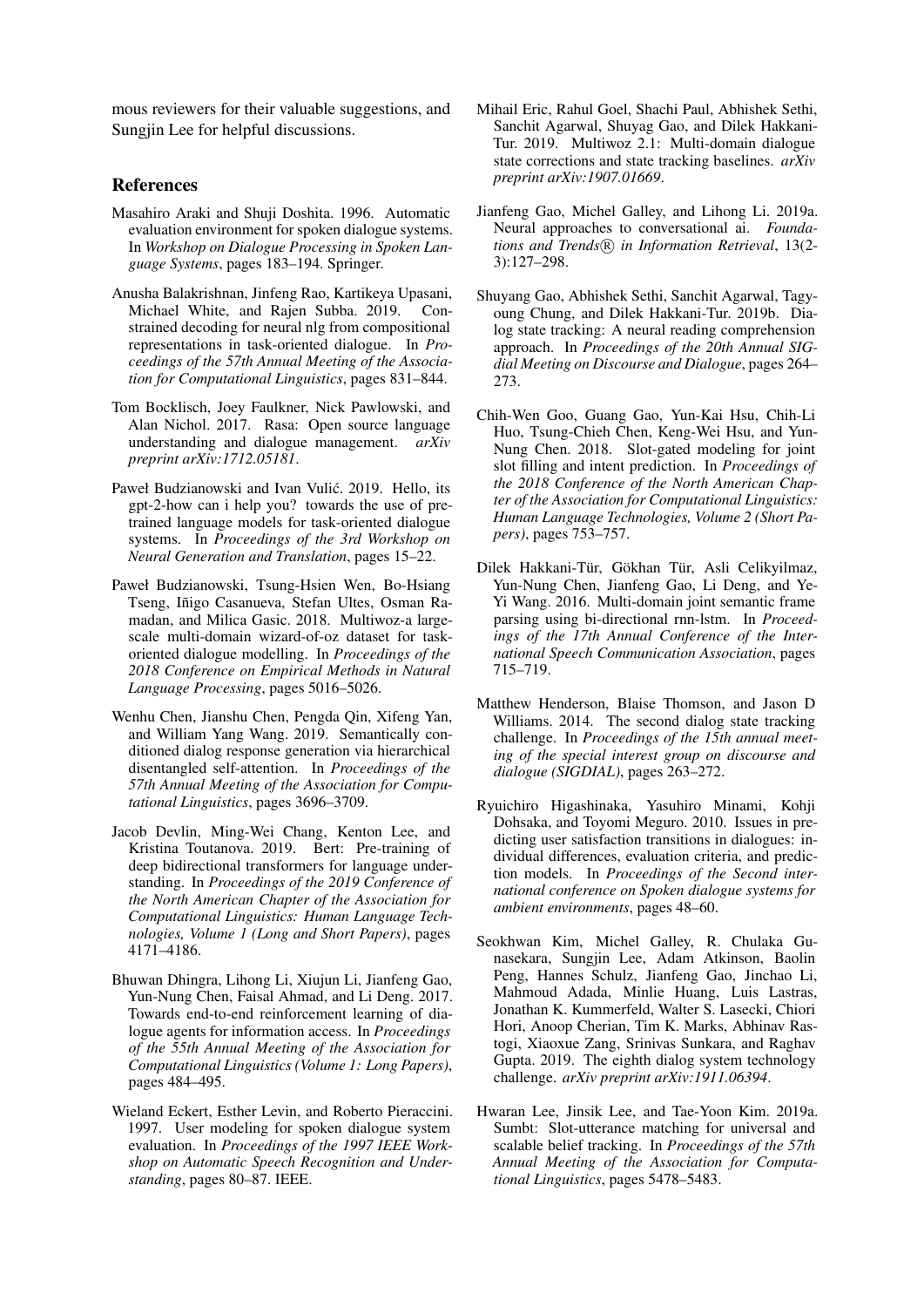- <span id="page-10-1"></span>Sungjin Lee and Amanda Stent. 2016. Task lineages: Dialog state tracking for flexible interaction. In *Proceedings of the 17th Annual Meeting of the Special Interest Group on Discourse and Dialogue*, pages 11–21.
- <span id="page-10-8"></span>Sungjin Lee, Qi Zhu, Ryuichi Takanobu, Zheng Zhang, Yaoqin Zhang, Xiang Li, Jinchao Li, Baolin Peng, Xiujun Li, Minlie Huang, and Jianfeng Gao. 2019b. Convlab: Multi-domain end-to-end dialog system platform. In *Proceedings of the 57th Annual Meeting of the Association for Computational Linguistics: System Demonstrations*, pages 64–69.
- <span id="page-10-4"></span>Wenqiang Lei, Xisen Jin, Min-Yen Kan, Zhaochun Ren, Xiangnan He, and Dawei Yin. 2018. Sequicity: Simplifying task-oriented dialogue systems with single sequence-to-sequence architectures. In *Proceedings of the 56th Annual Meeting of the Association for Computational Linguistics (Volume 1: Long Papers)*, pages 1437–1447.
- <span id="page-10-7"></span>Jinchao Li, Baolin Peng, Sungjin Lee, Jianfeng Gao, Ryuichi Takanobu, Qi Zhu, Minlie Huang, Hannes Schulz, Adam Atkinson, and Mahmoud Adada. 2020. Results of the multi-domain task-completion dialog challenge. In *Proceedings of the 34th AAAI Conference on Artificial Intelligence, Eighth Dialog System Technology Challenge Workshop*.
- <span id="page-10-3"></span>Bing Liu, Gokhan Tur, Dilek Hakkani-Tur, Pararth Shah, and Larry Heck. 2018. Dialogue learning with human teaching and feedback in end-to-end trainable task-oriented dialogue systems. In *Proceedings of the 2018 Conference of the North American Chapter of the Association for Computational Linguistics: Human Language Technologies, Volume 1 (Long Papers)*, pages 2060–2069.
- <span id="page-10-14"></span>Andrea Madotto, Chien-Sheng Wu, and Pascale Fung. 2018. Mem2seq: Effectively incorporating knowledge bases into end-to-end task-oriented dialog systems. In *Proceedings of the 56th Annual Meeting of the Association for Computational Linguistics (Volume 1: Long Papers)*, pages 1468–1478.
- <span id="page-10-6"></span>Shikib Mehri, Tejas Srinivasan, and Maxine Eskenazi. 2019. Structured fusion networks for dialog. In *Proceedings of the 20th Annual SIGdial Meeting on Discourse and Dialogue*, pages 165–177.
- <span id="page-10-15"></span>Tim Paek. 2001. Empirical methods for evaluating dialog systems. In *Proceedings of the Second SIGdial Workshop on Discourse and Dialogue*.
- <span id="page-10-18"></span>Alexandros Papangelis, Mahdi Namazifar, Chandra Khatri, Yi-Chia Wang, Piero Molino, and Gokhan Tur. 2020. Plato dialogue system: A flexible conversational ai research platform. *arXiv preprint arXiv:2001.06463*.
- <span id="page-10-13"></span>Kishore Papineni, Salim Roukos, Todd Ward, and Wei-Jing Zhu. 2002. Bleu: a method for automatic evaluation of machine translation. In *Proceedings of the 40th Annual Meeting of the Association for Computational Linguistics*, pages 311–318.
- <span id="page-10-2"></span>Baolin Peng, Xiujun Li, Lihong Li, Jianfeng Gao, Asli Celikyilmaz, Sungjin Lee, and Kam-Fai Wong. 2017. Composite task-completion dialogue policy learning via hierarchical deep reinforcement learning. In *Proceedings of the 2017 Conference on Empirical Methods in Natural Language Processing*, pages 2231–2240.
- <span id="page-10-0"></span>Shiva Pentyala, Mengwen Liu, and Markus Dreyer. 2019. Multi-task networks with universe, group, and task feature learning. In *Proceedings of the 57th Annual Meeting of the Association for Computational Linguistics*, pages 820–830.
- <span id="page-10-5"></span>Libo Qin, Yijia Liu, Wanxiang Che, Haoyang Wen, Yangming Li, and Ting Liu. 2019. Entity-consistent end-to-end task-oriented dialogue system with kb retriever. In *Proceedings of the 2019 Conference on Empirical Methods in Natural Language Processing and the 9th International Joint Conference on Natural Language Processing (EMNLP-IJCNLP)*, pages 133–142.
- <span id="page-10-11"></span>Osman Ramadan, Paweł Budzianowski, and Milica Gasic. 2018. Large-scale multi-domain belief tracking with knowledge sharing. In *Proceedings of the 56th Annual Meeting of the Association for Computational Linguistics (Volume 2: Short Papers)*, pages 432–437.
- <span id="page-10-12"></span>Liliang Ren, Jianmo Ni, and Julian McAuley. 2019. Scalable and accurate dialogue state tracking via hierarchical sequence generation. In *Proceedings of the 2019 Conference on Empirical Methods in Natural Language Processing and the 9th International Joint Conference on Natural Language Processing (EMNLP-IJCNLP)*, pages 1876–1885.
- <span id="page-10-9"></span>Jost Schatzmann, Blaise Thomson, Karl Weilhammer, Hui Ye, and Steve Young. 2007. Agenda-based user simulation for bootstrapping a pomdp dialogue system. In *Human Language Technologies 2007: The Conference of the North American Chapter of the Association for Computational Linguistics; Companion Volume, Short Papers*, pages 149–152.
- <span id="page-10-17"></span>Alexander Schmitt and Stefan Ultes. 2015. Interaction quality: assessing the quality of ongoing spoken dialog interaction by expertsand how it relates to user satisfaction. *Speech Communication*, 74:12–36.
- <span id="page-10-10"></span>Andreas Stolcke, Klaus Ries, Noah Coccaro, Elizabeth Shriberg, Rebecca Bates, Daniel Jurafsky, Paul Taylor, Rachel Martin, Carol Van Ess-Dykema, and Marie Meteer. 2000. Dialogue act modeling for automatic tagging and recognition of conversational speech. *Computational linguistics*, 26(3):339–373.
- <span id="page-10-16"></span>Pei-Hao Su, Milica Gasic, Nikola Mrkšić, Lina M Rojas Barahona, Stefan Ultes, David Vandyke, Tsung-Hsien Wen, and Steve Young. 2016. On-line active reward learning for policy optimisation in spoken dialogue systems. In *Proceedings of the 54th Annual Meeting of the Association for Computational Linguistics (Volume 1: Long Papers)*, pages 2431– 2441.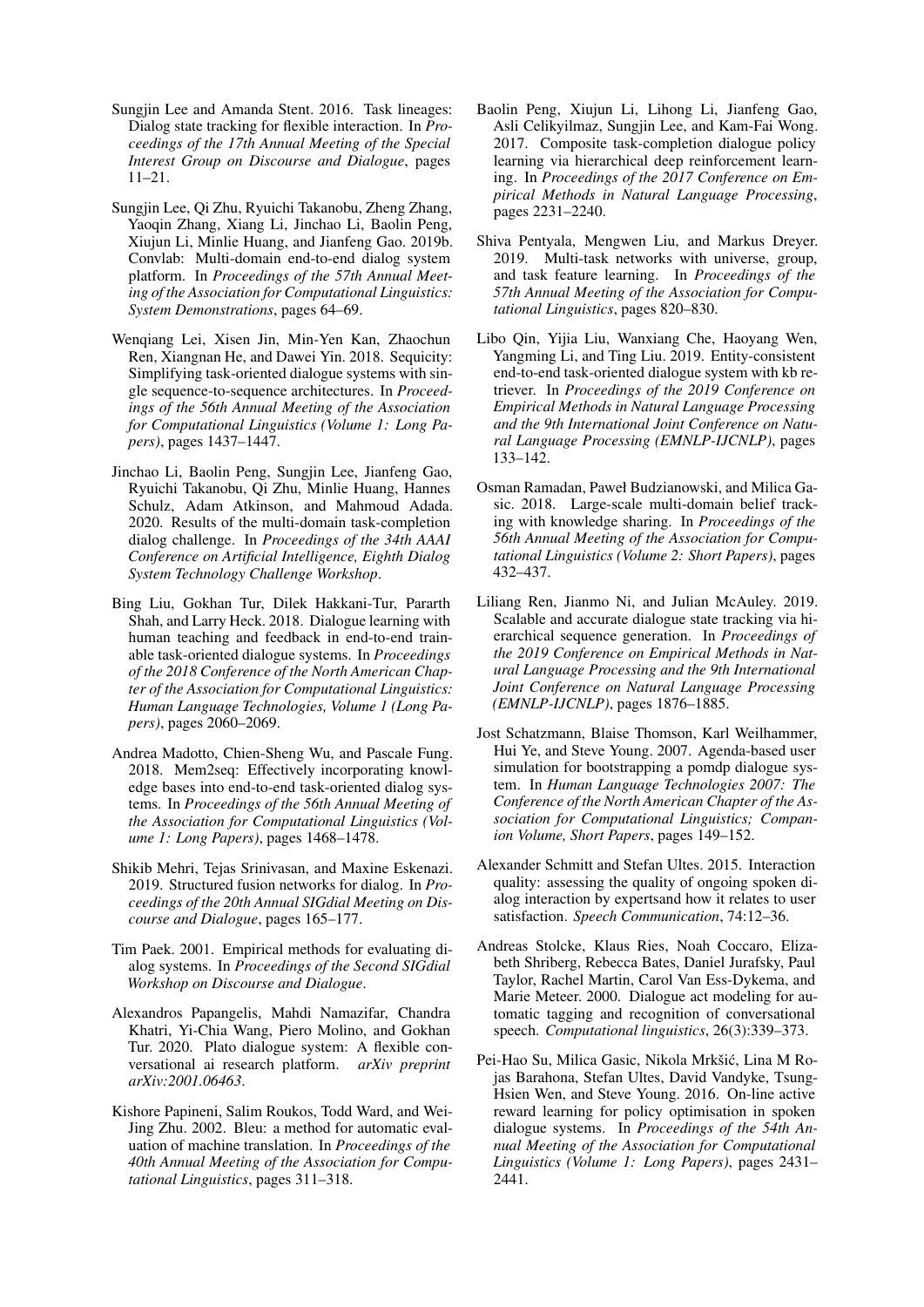- <span id="page-11-13"></span>Ryuichi Takanobu, Runze Liang, and Minlie Huang. 2020. Multi-agent task-oriented dialog policy learning with role-aware reward decomposition. In *Proceedings of the 58th Annual Meeting of the Association for Computational Linguistics*.
- <span id="page-11-2"></span>Ryuichi Takanobu, Hanlin Zhu, and Minlie Huang. 2019. Guided dialog policy learning: Reward estimation for multi-domain task-oriented dialog. In *Proceedings of the 2019 Conference on Empirical Methods in Natural Language Processing and the 9th International Joint Conference on Natural Language Processing (EMNLP-IJCNLP)*, pages 100– 110.
- <span id="page-11-14"></span>Stefan Ultes, Lina M Rojas Barahona, Pei-Hao Su, David Vandyke, Dongho Kim, Inigo Casanueva, Paweł Budzianowski, Nikola Mrkšić, Tsung-Hsien Wen, Milica Gasic, et al. 2017. Pydial: A multidomain statistical dialogue system toolkit. In *Proceedings of the 55th Annual Meeting of the Association for Computational Linguistics, System Demonstrations*, pages 73–78.
- <span id="page-11-12"></span>Stefan Ultes, Alexander Schmitt, and Wolfgang Minker. 2013. On quality ratings for spoken dialogue systems–experts vs. users. In *Proceedings of the 2013 Conference of the North American Chapter of the Association for Computational Linguistics: Human Language Technologies*, pages 569–578.
- <span id="page-11-11"></span>Marilyn A Walker, Diane J Litman, Candace A Kamm, and Alicia Abella. 1997. Paradise: a framework for evaluating spoken dialogue agents. In *Proceedings of the 35th Annual Meeting of the Association for Computational Linguistics and Eighth Conference of the European Chapter of the Association for Computational Linguistics*, pages 271–280.
- <span id="page-11-3"></span>Tsung-Hsien Wen, Milica Gasic, Nikola Mrkšić, Pei-Hao Su, David Vandyke, and Steve Young. 2015. Semantically conditioned lstm-based natural language generation for spoken dialogue systems. In *Proceedings of the 2015 Conference on Empirical Methods in Natural Language Processing*, pages 1711–1721.
- <span id="page-11-9"></span>Tsung-Hsien Wen, David Vandyke, Nikola Mrkšić, Milica Gasic, Lina M Rojas Barahona, Pei-Hao Su, Stefan Ultes, and Steve Young. 2017. A networkbased end-to-end trainable task-oriented dialogue system. In *Proceedings of the 15th Conference of the European Chapter of the Association for Computational Linguistics: Volume 1, Long Papers*, pages 438–449.
- <span id="page-11-4"></span>Jason D Williams, Kavosh Asadi Atui, and Geoffrey Zweig. 2017. Hybrid code networks: practical and efficient end-to-end dialog control with supervised and reinforcement learning. In *Proceedings of the 55th Annual Meeting of the Association for Computational Linguistics (Volume 1: Long Papers)*, pages 665–677.
- <span id="page-11-6"></span>Chien-Sheng Wu, Andrea Madotto, Ehsan Hosseini-Asl, Caiming Xiong, Richard Socher, and Pascale

Fung. 2019. Transferable multi-domain state generator for task-oriented dialogue systems. In *Proceedings of the 57th Annual Meeting of the Association for Computational Linguistics*, pages 808–819.

- <span id="page-11-1"></span>Qizhe Xie, Kai Sun, Su Zhu, Lu Chen, and Kai Yu. 2015. Recurrent polynomial network for dialogue state tracking with mismatched semantic parsers. In *Proceedings of the 16th Annual Meeting of the Special Interest Group on Discourse and Dialogue*, pages 295–304.
- <span id="page-11-10"></span>Yichi Zhang, Zhijian Ou, and Zhou Yu. 2020a. Taskoriented dialog systems that consider multiple appropriate responses under the same context. In *Proceedings of the 34th AAAI Conference on Artificial Intelligence*.
- <span id="page-11-0"></span>Zheng Zhang, Ryuichi Takanobu, Minlie Huang, and Xiaoyan Zhu. 2020b. Recent advances and challenges in task-oriented dialog system. *arXiv preprint arXiv:2003.07490*.
- <span id="page-11-7"></span>Tiancheng Zhao, Kaige Xie, and Maxine Eskenazi. 2019. Rethinking action spaces for reinforcement learning in end-to-end dialog agents with latent variable models. In *Proceedings of the 2019 Conference of the North American Chapter of the Association for Computational Linguistics: Human Language Technologies, Volume 1 (Long and Short Papers)*, pages 1208–1218.
- <span id="page-11-8"></span>Suncong Zheng, Feng Wang, Hongyun Bao, Yuexing Hao, Peng Zhou, and Bo Xu. 2017. Joint extraction of entities and relations based on a novel tagging scheme. In *Proceedings of the 55th Annual Meeting of the Association for Computational Linguistics (Volume 1: Long Papers)*, pages 1227–1236.
- <span id="page-11-5"></span>Victor Zhong, Caiming Xiong, and Richard Socher. 2018. Global-locally self-attentive encoder for dialogue state tracking. In *Proceedings of the 56th Annual Meeting of the Association for Computational Linguistics (Volume 1: Long Papers)*, pages 1458– 1467.
- <span id="page-11-15"></span>Qi Zhu, Zheng Zhang, Yan Fang, Xiang Li, Ryuichi Takanobu, Jinchao Li, Baolin Peng, Jianfeng Gao, Xiaoyan Zhu, and Minlie Huang. 2020. Convlab-2: An open-source toolkit for building, evaluating, and diagnosing dialogue systems. In *Proceedings of the 58th Annual Meeting of the Association for Computational Linguistics: System Demonstrations*.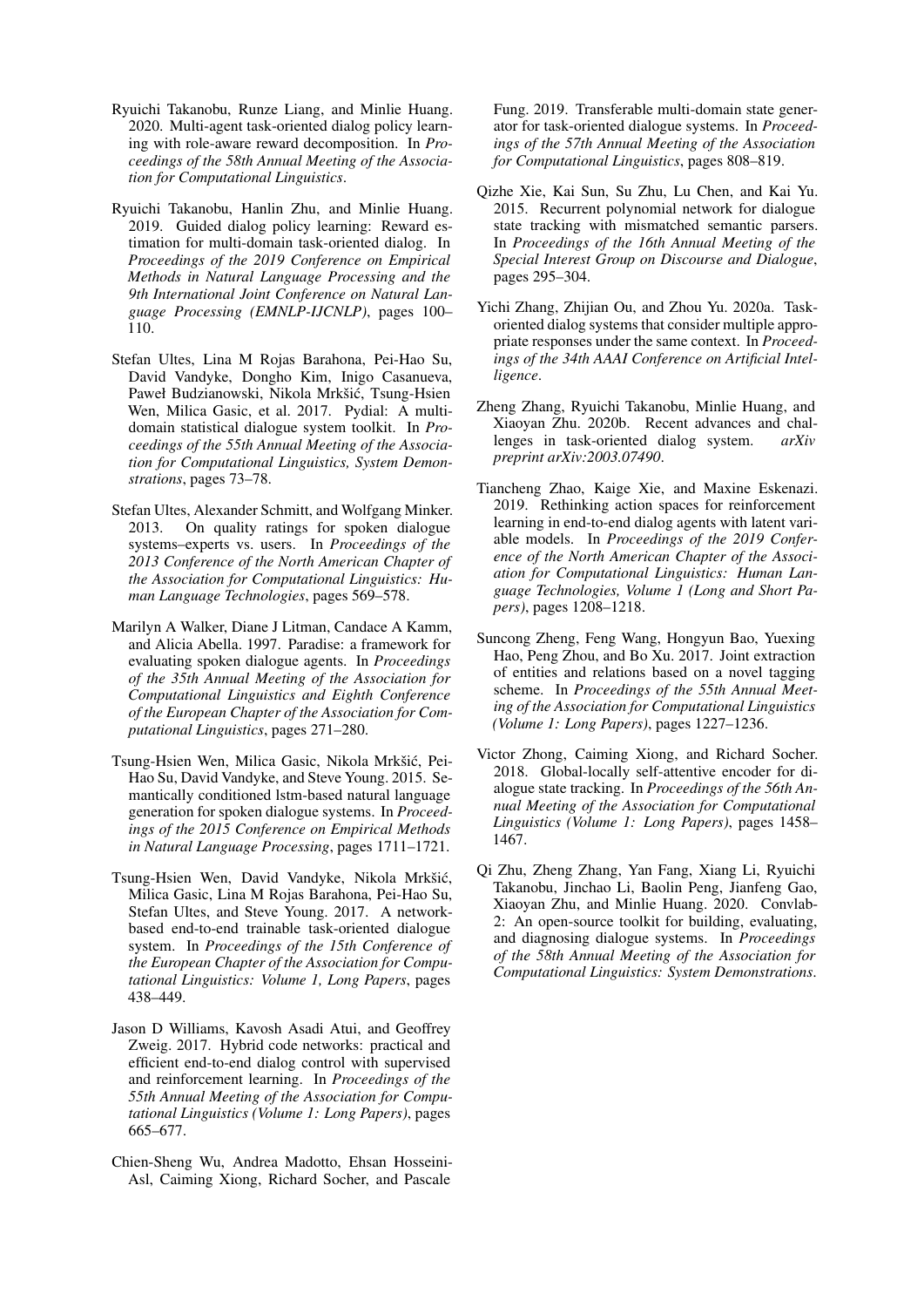<span id="page-12-0"></span>

|                                                                                             | Hotel                                            |             | <b>Restaurant</b>                                         |                                                                                                        |                                             |  |  |  |
|---------------------------------------------------------------------------------------------|--------------------------------------------------|-------------|-----------------------------------------------------------|--------------------------------------------------------------------------------------------------------|---------------------------------------------|--|--|--|
| Info                                                                                        | Reqt                                             | <b>Book</b> |                                                           | Info                                                                                                   | <b>Book</b>                                 |  |  |  |
| parking=yes                                                                                 | postcode                                         | $stay=2$    |                                                           | food=british                                                                                           | day=sunday                                  |  |  |  |
| pricerange=moderate                                                                         | address                                          | day=sunday  |                                                           | pricerange=moderate                                                                                    | $time=16:30$                                |  |  |  |
|                                                                                             |                                                  |             |                                                           | area=centre                                                                                            | people=8                                    |  |  |  |
| <b>SYSTEM-1</b>                                                                             |                                                  |             |                                                           | <b>SYSTEM-6</b>                                                                                        |                                             |  |  |  |
| U: I would prefer it in the centre area . Actually I                                        |                                                  |             |                                                           | U: I would prefer it in the centre area . Actually I                                                   |                                             |  |  |  |
| need a moderately priced restaurant. Are there                                              |                                                  |             |                                                           | need a moderately priced restaurant. Are there                                                         |                                             |  |  |  |
| any fitting that description ? This restaurant                                              |                                                  |             |                                                           | any fitting that description ? This restaurant                                                         |                                             |  |  |  |
| should serve british food too.                                                              |                                                  |             |                                                           | should serve british food too.                                                                         |                                             |  |  |  |
| D: restaurant-food: british,                                                                |                                                  | restaurant- |                                                           | D: restaurant-food: british,                                                                           | restaurant-                                 |  |  |  |
| pricerange:moderate, restaurant-area:centre                                                 |                                                  |             |                                                           | pricerange:moderate, restaurant-area:centre                                                            |                                             |  |  |  |
| S: I have 4 options for you ! How about the                                                 |                                                  |             |                                                           | S: I have 4 options for you ! It is in the centre                                                      |                                             |  |  |  |
| copper kettle ? It is located in the centre.                                                |                                                  |             |                                                           | area. That is a british restaurant. the copper                                                         |                                             |  |  |  |
|                                                                                             |                                                  |             |                                                           | kettle is just your thing. It is in the centre area                                                    |                                             |  |  |  |
|                                                                                             |                                                  |             |                                                           |                                                                                                        |                                             |  |  |  |
| U: I need a table for 8 people. Can you try to<br>book it at 16:30. We will be there sunday |                                                  |             |                                                           | U: It will be for 8 people . Can you try for 16:30<br>? I am also looking for a restaurant to book for |                                             |  |  |  |
|                                                                                             |                                                  |             |                                                           |                                                                                                        |                                             |  |  |  |
| night.<br>D: restaurant-people:8, restaurant-day:sunday,                                    |                                                  |             | sunday.<br>D: restaurant-people:8, restaurant-day:sunday, |                                                                                                        |                                             |  |  |  |
| restaurant-time:16:30                                                                       |                                                  |             | restaurant-time:16:30                                     |                                                                                                        |                                             |  |  |  |
| S: Your reference number is 00000013.                                                       |                                                  |             | S: All set. Your reference number is 00000013.            |                                                                                                        |                                             |  |  |  |
| U: I would like to keep it in the moderate range,                                           |                                                  |             | U: Hello, I would like to find a hotel that includes      |                                                                                                        |                                             |  |  |  |
| please . Oh, i need parking.                                                                |                                                  |             | free parking. I also need a moderate place to             |                                                                                                        |                                             |  |  |  |
|                                                                                             |                                                  |             | stay.                                                     |                                                                                                        |                                             |  |  |  |
| D: hotel-parking:yes, hotel-pricerange:moderate                                             |                                                  |             | D: hotel-parking:yes                                      |                                                                                                        |                                             |  |  |  |
| S: I have 14 different options for you ! How about                                          |                                                  |             | S: Reference number is : 00000013.                        |                                                                                                        |                                             |  |  |  |
| hamilton lodge ? Fits your request perfectly.                                               |                                                  |             |                                                           |                                                                                                        |                                             |  |  |  |
| It has free wifi.                                                                           |                                                  |             |                                                           |                                                                                                        |                                             |  |  |  |
| U: That sounds fine, I just need the postcode                                               |                                                  |             |                                                           | U: What is the postcode?                                                                               |                                             |  |  |  |
| though.                                                                                     |                                                  |             |                                                           |                                                                                                        |                                             |  |  |  |
| D:                                                                                          |                                                  |             | D:                                                        |                                                                                                        |                                             |  |  |  |
| S: The postal code for that hotel is cb41da.                                                |                                                  |             | S: Thank you for using our services                       |                                                                                                        |                                             |  |  |  |
| U: I need a room starting on sunday. There is                                               |                                                  |             |                                                           | U: That sounds fine, I just need the postcode                                                          |                                             |  |  |  |
| going to be 8 of us. How about only 2 nights.                                               |                                                  |             |                                                           | though.                                                                                                |                                             |  |  |  |
| D: hotel-day: sunday, hotel-people: 8, hotel-stay: 2                                        |                                                  |             | D:                                                        |                                                                                                        |                                             |  |  |  |
|                                                                                             | S: Here is the booking information : Booking was |             |                                                           |                                                                                                        | S: Glad to have been of help. Thank you for |  |  |  |
| successful. Reference number is: 00000001.                                                  |                                                  |             |                                                           | using the service. Enjoy the rest of your day !                                                        |                                             |  |  |  |
| U: Thank you very much, goodbye.<br>D:                                                      |                                                  |             |                                                           | U: I just need the postcode.                                                                           |                                             |  |  |  |
| S: You are very welcome. Goodbye.                                                           |                                                  |             | D:<br>S: Ok, thank you. Have a good day.                  |                                                                                                        |                                             |  |  |  |
|                                                                                             |                                                  |             |                                                           |                                                                                                        | System fails to track the value of price    |  |  |  |
| <b>Success</b>                                                                              |                                                  |             | <b>Failure:</b>                                           |                                                                                                        | range in the dialog state and does not an-  |  |  |  |
|                                                                                             |                                                  |             |                                                           | swer the postcode.                                                                                     |                                             |  |  |  |

Table 6: A sample dialog session comparison between *SYSTEM-1* and *SYSTEM-6* in simulated evaluation. For simplicity, we only present the updated slots and values at each turn, instead of the entire dialog state (lines start with D).